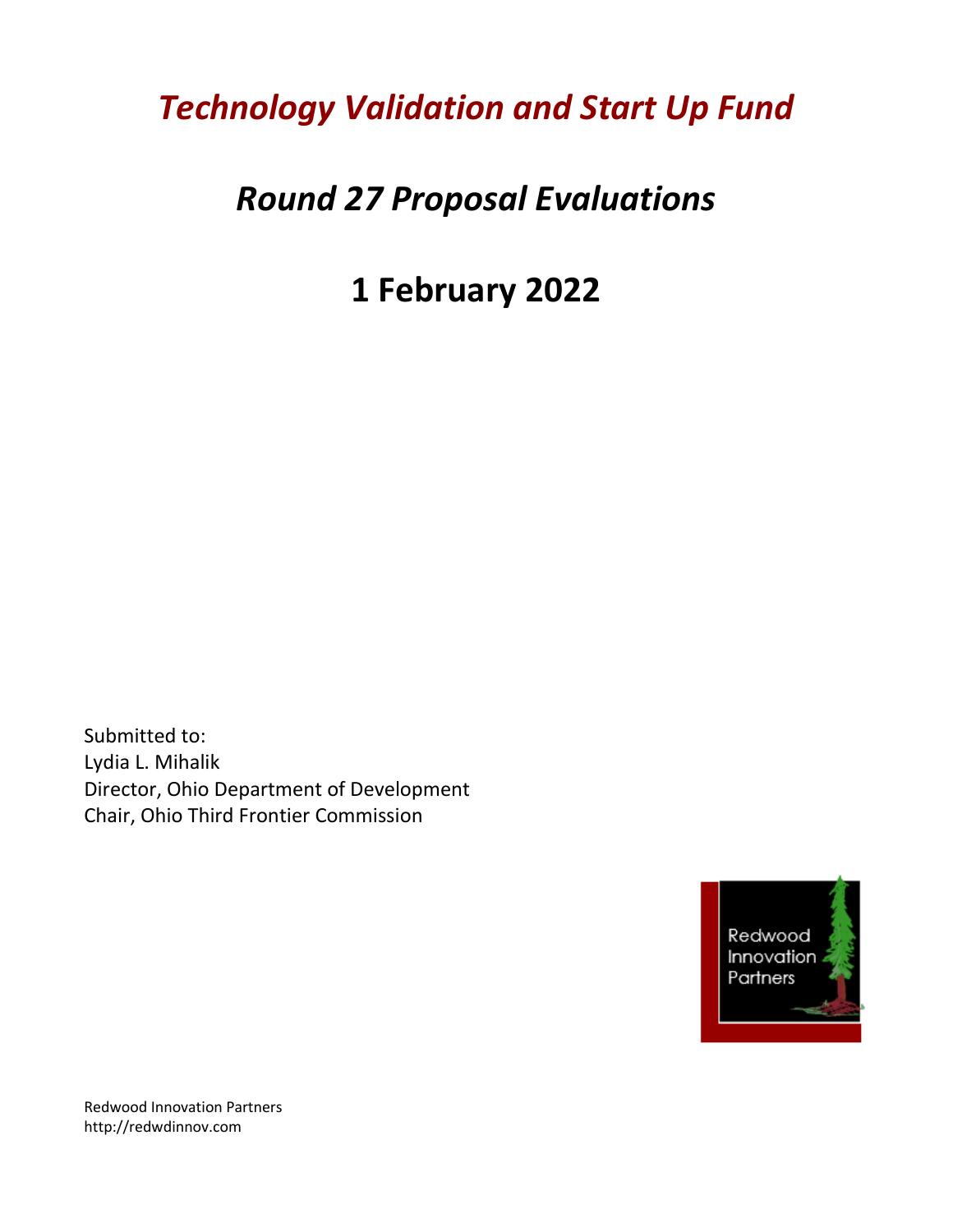### Table of Contents

| <b>EXECUTIVE SUMMARY</b>                                         | $\overline{3}$          |  |  |
|------------------------------------------------------------------|-------------------------|--|--|
| <b>EVALUATION RESULTS</b>                                        | $\overline{\mathbf{3}}$ |  |  |
| TABLE 1 - PHASE 2 PROPOSAL EVALUATION AND FUNDING RECOMMENDATION | 3                       |  |  |
| TABLE 2 - TVSF APPROVAL RATE BY ROUND                            | 4                       |  |  |
| PROPOSAL SUMMARIES                                               |                         |  |  |
| PHASE 2 RECOMMENDED FOR FUNDING                                  |                         |  |  |
| ADOPTRACELL, LLC                                                 | 5                       |  |  |
| CERAXIS HEALTH, INC.                                             | 6                       |  |  |
| <b>DASISIMULATIONS LLC</b>                                       | $\overline{7}$          |  |  |
| DATIRIUM, LLC                                                    | 8                       |  |  |
| <b>DIALGUIDE</b>                                                 | 9                       |  |  |
| <b>HDO HEALTH</b>                                                | 10                      |  |  |
| PHASE 2 NOT RECOMMENDED FOR FUNDING                              |                         |  |  |
| <b>COLLABORATIVE CONCEPTS LLC</b>                                | 11                      |  |  |
| COOLYIELD LABS, LLC                                              | 12                      |  |  |
| <b>DESULE-TEK LLC</b>                                            | 13                      |  |  |
| EARTHEN MADE, LLC                                                | 14                      |  |  |
| <b>HYPERPATH SOLUTIONS</b>                                       | 15                      |  |  |
| <b>IGNYTE ASSURANCE PLATFORM</b>                                 | 16                      |  |  |
| <b>NEURAL EAR</b>                                                | 17                      |  |  |
| PNEUMAEON LLC                                                    | 18                      |  |  |
| <b>ROUND 27 ANALYSIS</b>                                         | 19                      |  |  |
| <b>RECOMMENDATIONS</b>                                           | 22                      |  |  |
| <b>APPENDIX 1</b>                                                | 23                      |  |  |
| <b>APPENDIX 2</b>                                                | 25                      |  |  |
| <b>TVSF OBJECTIVES AND PHASES</b>                                | 25                      |  |  |
| <b>DESCRIPTION OF THE REVIEW PROCESS</b>                         | 26                      |  |  |

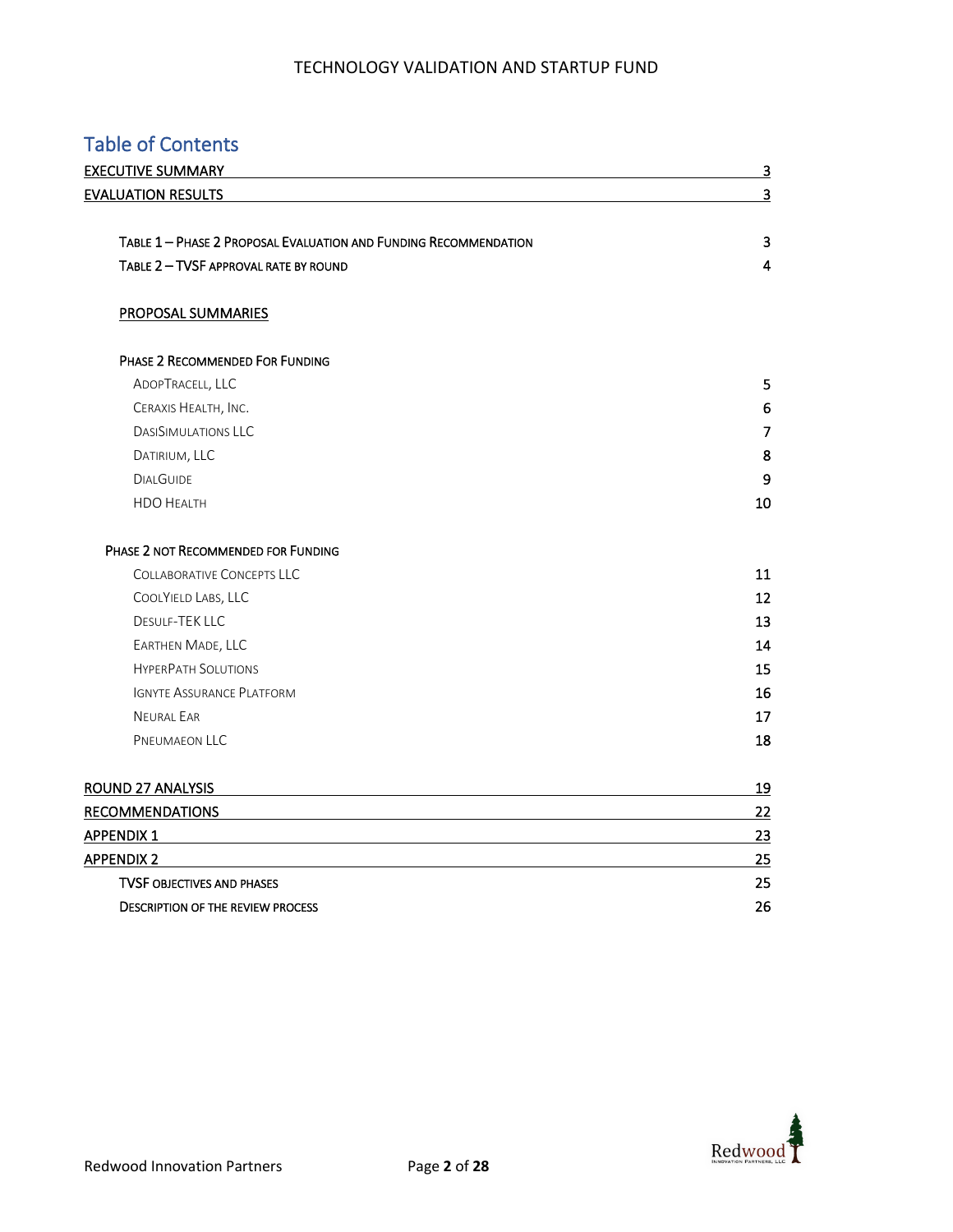## 1) Executive Summary

Redwood is a Columbus, Ohio based LLC founded by former Battelle executives over 8 years ago. Redwood has assembled an extraordinary team for this Program. Each member of the four-person Redwood team is an accomplished technology commercialization professional with decades of experience in performing business and technical evaluations. This team, combined with identified external subject matter experts, has extensive experience in all six of the Ohio Third Frontier technology focus areas. More detail on the Redwood team is provided in Appendix 1 of this report and on our website [\(www.Redwdinnnov.com\)](file:///C:/Users/Susan/AppData/Local/Microsoft/Windows/INetCache/Content.Outlook/UJC951I0/www.Redwdinnnov.com). Details of the TVSF program and the review process are provided in Appendix 2.

Fourteen (14) TVSF Round 27 applications were received and evaluated. There were no Phase 1 applications this round. All 14 applications were Phase 2 totaling \$1,723,675. Funding is recommended for six Phase 2 applications for a total of \$850,000. This translates to a 43% recommended application funding rate for this TVSF round, compared to the average of 45% over all 27 TVSF rounds.

### 2) Evaluation Results

Summaries of the evaluations of the proposals, including the interview and funding recommendations, are shown below in Table 1. Video interviews were conducted for the sixth time due to COVID-19 concerns. The total recommended funding for Phase 2 projects is \$850,000. Note that the Table 1 column widths are proportional to the weighting of the evaluation criteria. For example, in Table 1, Management Team which is weighted at 20 is four times as wide as ESP Interaction which is weighted at 5. Note that a yellow evaluation indicates that the proposal meets that particular criterion.

More detailed evaluations and recommendations for each Phase 1 and Phase 2 proposal may be found in Section 3 of this report.

|                   |                                   |                               | <b>TVSF Round 27 Proposal Evaluations</b> |        |                            |                                  |                                |                                                           |                       |                                         |                           |                       |
|-------------------|-----------------------------------|-------------------------------|-------------------------------------------|--------|----------------------------|----------------------------------|--------------------------------|-----------------------------------------------------------|-----------------------|-----------------------------------------|---------------------------|-----------------------|
|                   | <b>Phase 2 Proposals</b>          |                               |                                           |        |                            |                                  |                                |                                                           |                       |                                         |                           |                       |
| <b>Proposal #</b> |                                   | funding (\$1000)<br>Requested | Recommended<br>funding? (\$1000)          | Team   | Opportunity<br>Market Size | <b>P</b> Protection /<br>License | Proof of Concept<br>Compelling | Investor /<br>Business Partner<br>Engagement<br>Potential | <b>Business model</b> | <b>budget narrative</b><br>Project plan | up in Ohio<br>t.<br>Start | <b>BP</b> interaction |
| 22-0778           | AdopTracell, LLC                  | \$150                         | \$150                                     |        |                            |                                  |                                |                                                           |                       |                                         |                           |                       |
| 22-0779           | Ceraxis Health, Inc.              | \$150                         | \$150                                     |        |                            |                                  |                                |                                                           |                       |                                         |                           |                       |
| 22-0782           | <b>DasiSimulations LLC</b>        | \$150                         | \$150                                     |        |                            |                                  |                                |                                                           |                       |                                         |                           |                       |
| 22-0783           | Datirium, LLC                     | \$150                         | \$150                                     |        |                            |                                  |                                |                                                           |                       |                                         |                           |                       |
| 22-0785           | <b>DialGuide</b>                  | \$100                         | \$100                                     |        |                            |                                  |                                |                                                           |                       |                                         |                           |                       |
| 22-0787           | <b>HDO Health</b>                 | \$150                         | \$150                                     |        |                            |                                  |                                |                                                           |                       |                                         |                           |                       |
|                   | <b>Total</b>                      | <b>S850</b>                   |                                           |        |                            |                                  |                                |                                                           |                       |                                         |                           |                       |
|                   |                                   |                               |                                           |        |                            |                                  |                                |                                                           |                       |                                         |                           |                       |
| 22-0780           | <b>Collaborative Concepts LLC</b> | \$100                         | SO <sub>1</sub>                           |        |                            |                                  |                                |                                                           |                       |                                         |                           |                       |
| 22-0781           | <b>CoolYield Labs LLC</b>         | \$99                          | <b>SO</b>                                 |        |                            |                                  |                                |                                                           |                       |                                         |                           |                       |
| 22-0784           | Desulf-TEK LLC                    | \$100                         | \$O                                       |        |                            |                                  |                                |                                                           |                       |                                         |                           |                       |
| 22-0786           | Earthen Made, LLC                 | \$100                         | <b>SO</b>                                 |        |                            |                                  |                                |                                                           |                       |                                         |                           |                       |
| 22-0788           | <b>HyperPath Solutions</b>        | \$150                         | S <sub>O</sub>                            |        |                            |                                  |                                |                                                           |                       |                                         |                           |                       |
| 22-0789           | Ignyte Assurance Platform         | \$100                         | \$O                                       |        |                            |                                  |                                |                                                           |                       |                                         |                           |                       |
| 22-0790           | <b>Neural Ear</b>                 | \$100                         | <b>SO</b>                                 |        |                            |                                  |                                |                                                           |                       |                                         |                           |                       |
| 22-0791           | <b>Pneumaeon LLC</b>              | \$125                         | S <sub>O</sub>                            |        |                            |                                  |                                |                                                           |                       |                                         |                           |                       |
|                   | Total                             | \$874                         |                                           |        |                            |                                  |                                |                                                           |                       |                                         |                           |                       |
|                   |                                   |                               |                                           |        |                            |                                  |                                |                                                           |                       |                                         |                           |                       |
|                   |                                   |                               | <b>Evaluation Scale</b>                   | Absent | Poor                       | <b>Weak</b>                      | <b>Meets</b>                   | <b>Exceeds</b>                                            | Outstanding           |                                         |                           |                       |
|                   | <b>Check total</b>                | <b>S1.724</b>                 |                                           |        |                            |                                  |                                |                                                           |                       |                                         |                           |                       |
|                   |                                   |                               |                                           |        |                            |                                  |                                |                                                           |                       |                                         |                           | ▲                     |

**Table 1 – Phase 2 Proposal Evaluation and Funding Recommendation**

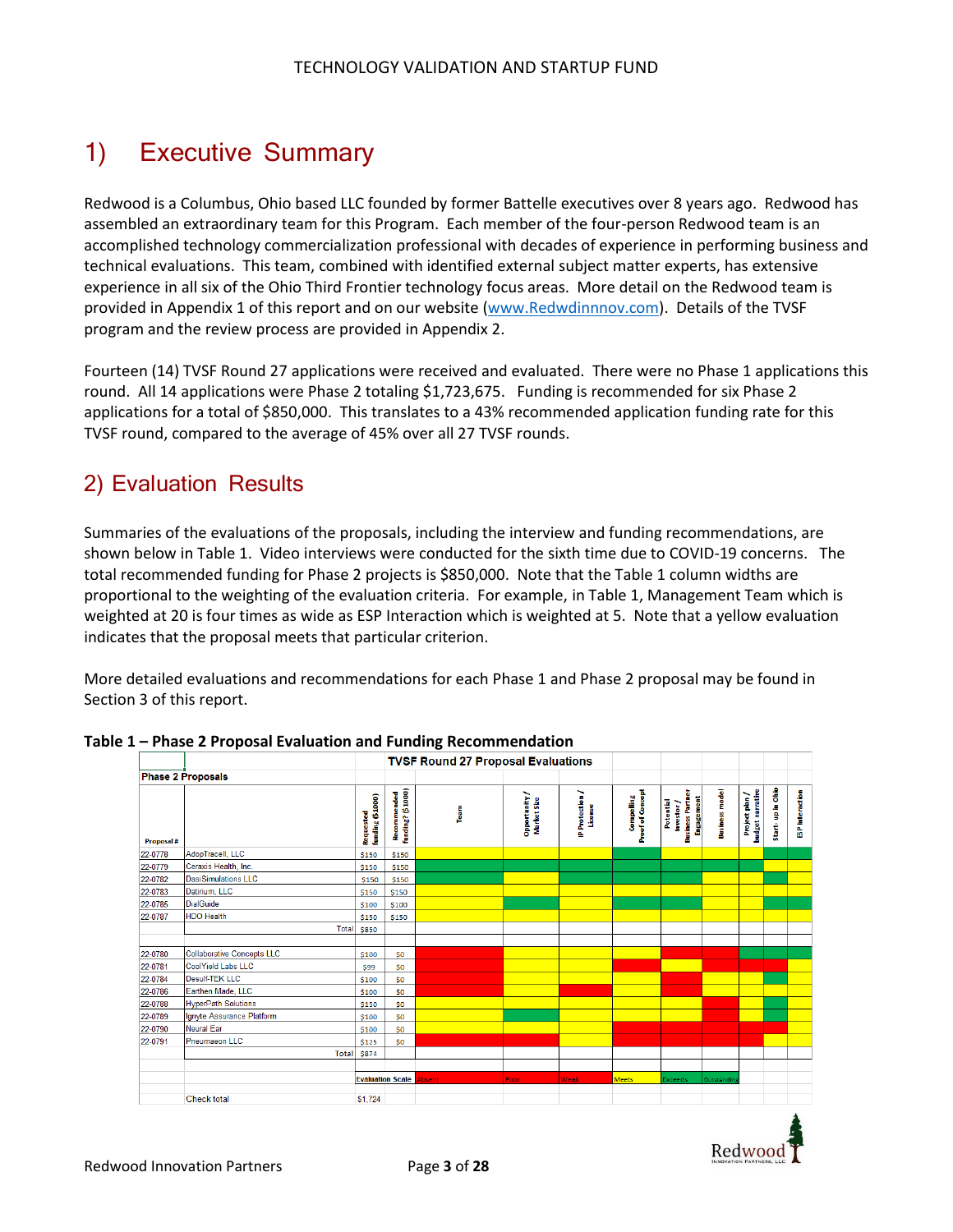Table 2 lists the funding approval rate by TVSF round. This rounds approval rate of 43% of the total submitted proposals is close to the average over all twenty-seven rounds. The historical range of individual rounds has spanned 27 – 75%, with an average of 45%.

| Round          | \$Recommended | <b>Approval Rate</b> |
|----------------|---------------|----------------------|
| 1 (APR 2012)   | \$950,000     | 35%                  |
| 2 (AUG 2012)   | \$900,000     | 52%                  |
| 3 (DEC 2012)   | \$610,000     | 44%                  |
| 4 (JUN 2013)   | \$864,000     | 30%                  |
| 5 (FEB 2014)   | \$1,462,000   | 46%                  |
| 6 (JUN 2014)   | \$998,000     | 39%                  |
| 7 (OCT 2014)   | \$1,100,000   | 57%                  |
| 8 (FEB 2015)   | \$710,000     | 37%                  |
| 9 (JUN 2015)   | \$550,000     | 31%                  |
| 10 (DEC 2015)  | \$925,000     | 38%                  |
| 11 (APR 2016)  | \$1,239,000   | 46%                  |
| 12 (OCT 2016)  | \$3,537,269   | 46%                  |
| 13 (MAR2017)   | \$1,567,500   | 38%                  |
| 14 (SEP 2017)  | \$498,832     | 27%                  |
| 15 (DEC 2017)  | \$2,250,000   | 38%                  |
| 16 (MAR 2018)  | \$2,098,600   | 52%                  |
| 17 (SEP 2018)  | \$2,100,000   | 42%                  |
| 18 (DEC 2018)  | \$1,150,000   | 35%                  |
| 19 (APR 2019)  | \$2,250,000   | 43%                  |
| 20 (NOV 2019)  | \$1,350,000   | 43%                  |
| 21 (FEB 2020)  | \$3,944,000   | 56%                  |
| 22 (JUN 2020)  | \$1,398,630   | 53%                  |
| 23 (DEC 2020)  | \$900,000     | 50%                  |
| 24 (MAR 2021)  | \$2,092,900   | 55%                  |
| 25 (JUN 2021)  | \$800,000     | 75%                  |
| 26 (OCT 2021)  | \$1,700,000   | 55%                  |
| 27 (FEB 2022)  | \$850,000     | 43%                  |
| <b>Overall</b> | \$38,795,731  |                      |
| <b>Average</b> | \$1,436,879   | 45%                  |

**Table 2. TVSF Approval Rate by Round**

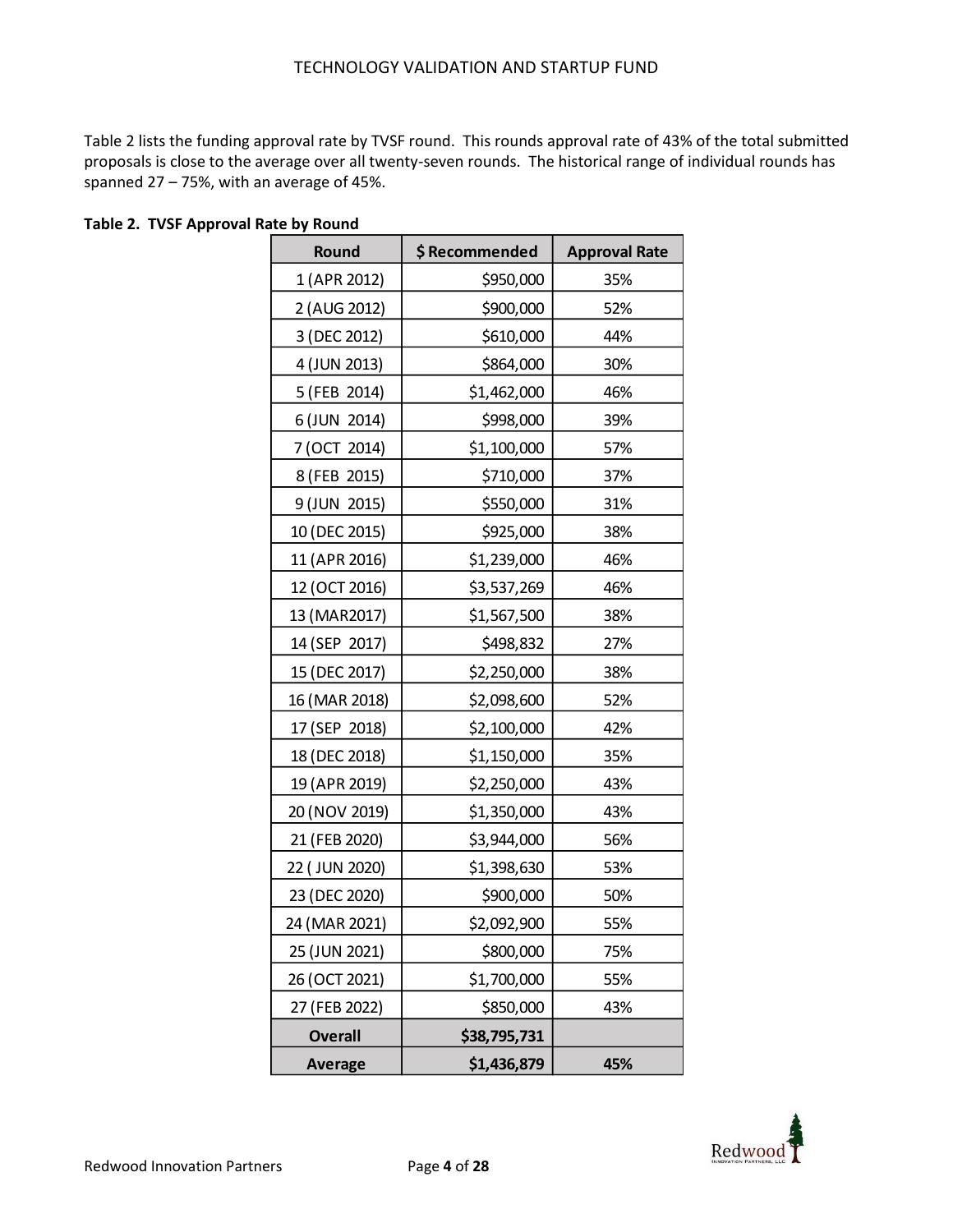### 3) Proposal Summaries

### Proposal Summaries – Phase 2 Recommended for Funding

| Proposal 22-0778               | <b>AdopTracell, LLC</b>         | Amount Requested: \$150,000                 |
|--------------------------------|---------------------------------|---------------------------------------------|
| Licensing Institution          | University of Toledo            | Amount Recommended: \$150,000               |
| Prior Phase 1 Applications: No | Prior Phase 2 Applications: 23, | <b>Chimeric Antigen Receptor (CAR)</b>      |
|                                | 26                              | <b>Regulatory T cells (Tregs) to revert</b> |
|                                |                                 | autoimmune diabetes                         |

**Company Snapshot: AdopTracell has developed a treatment that shows potential in animal trial for reversing autoimmune type 1 diabetes.** 

| Rating<br>(R/Y/G)                                | Category               | <b>Highlights/Issues/Comments</b>                                |                                              |                                                                                                                                                                                                                                                                     |                                                                     |              |                                                                    |                                                                                                                                     |  |  |
|--------------------------------------------------|------------------------|------------------------------------------------------------------|----------------------------------------------|---------------------------------------------------------------------------------------------------------------------------------------------------------------------------------------------------------------------------------------------------------------------|---------------------------------------------------------------------|--------------|--------------------------------------------------------------------|-------------------------------------------------------------------------------------------------------------------------------------|--|--|
| Y                                                |                        | <b>Management Team</b>                                           |                                              | Team is very strong technically with 2 coinventors. An advisor with<br>commercialization and regulatory experience and an EIR from<br>ProMedica with financial experience round out the team. Plan to add<br>commercialization, startup and fundraising experience. |                                                                     |              |                                                                    |                                                                                                                                     |  |  |
| Y                                                |                        | <b>Opportunity and Market Size</b>                               |                                              | The Market Segment is identified. The CAR T cell market and cost<br>of CAR T treatment are identified. Interview discussion identified<br>other paths to market including infusion centers.                                                                         |                                                                     |              |                                                                    |                                                                                                                                     |  |  |
| Y                                                |                        | <b>Intellectual Property</b><br><b>Protection/License</b>        |                                              |                                                                                                                                                                                                                                                                     |                                                                     |              | states willingness to negotiate and license exclusively to company | WO2020097546 published 14 May 2020. Letter of support from TTO<br>with receipt of TVSF. National Phase chose US, EP, CA, AU and IN. |  |  |
| G                                                |                        | <b>Compelling Proof of Concept</b>                               |                                              | Applicant has positive results of a 30-day pre-clinical proof of concept<br>study in animals reverting diabetes. Ready to perform a larger (120<br>Mice), longer (6 months) study.                                                                                  |                                                                     |              |                                                                    |                                                                                                                                     |  |  |
| Y                                                |                        | <b>Potential Investor/ Business</b><br><b>Partner Engagement</b> |                                              | Estimated capital needed to commercialize technology is \$1M. In<br>discussions with potential investors and support emails provided.                                                                                                                               |                                                                     |              |                                                                    |                                                                                                                                     |  |  |
| Y                                                | <b>Business Model</b>  |                                                                  |                                              | Technology milestones are well articulated. Commercialization,<br>financial, scale-up and company growth addressed in interview.                                                                                                                                    |                                                                     |              |                                                                    |                                                                                                                                     |  |  |
| $\overline{\mathsf{Y}}$                          |                        | <b>Project Plan/ budget narrative</b>                            |                                              |                                                                                                                                                                                                                                                                     |                                                                     |              | Project is consistent with gaining data on a 6-month mouse trial.  |                                                                                                                                     |  |  |
| G                                                | Start-up in Ohio       |                                                                  |                                              | Team and manufacturing located in Toledo.                                                                                                                                                                                                                           |                                                                     |              |                                                                    |                                                                                                                                     |  |  |
| G                                                | <b>ESP Interaction</b> |                                                                  |                                              |                                                                                                                                                                                                                                                                     | Engaged with ProMedica Innovations with letter of support from EIR. |              |                                                                    |                                                                                                                                     |  |  |
|                                                  |                        |                                                                  |                                              |                                                                                                                                                                                                                                                                     |                                                                     |              |                                                                    |                                                                                                                                     |  |  |
| <b>Evaluator Recommendation</b>                  |                        |                                                                  | This application is recommended for funding. |                                                                                                                                                                                                                                                                     |                                                                     |              |                                                                    |                                                                                                                                     |  |  |
| <b>Evaluation Scale</b><br><b>Absent</b><br>Poor |                        |                                                                  |                                              |                                                                                                                                                                                                                                                                     | <b>Weak</b>                                                         | <b>Meets</b> | <b>Exceeds</b>                                                     | <b>Outstanding</b>                                                                                                                  |  |  |

**Comments and Recommendations:** Information obtained from additional market research, potential identification of business partners, the path to market, potential C suite talent, business model, and market introduction path were addressed in interview discussion. This is a platform technology with a very strong technical, scientific team working to reverse Type 1 diabetes as the first disease being considered. The team plans to add startup, commercialization, and fundraising experience to the team and identify the best path to market. Potential partners have been identified and discussions are continuing.

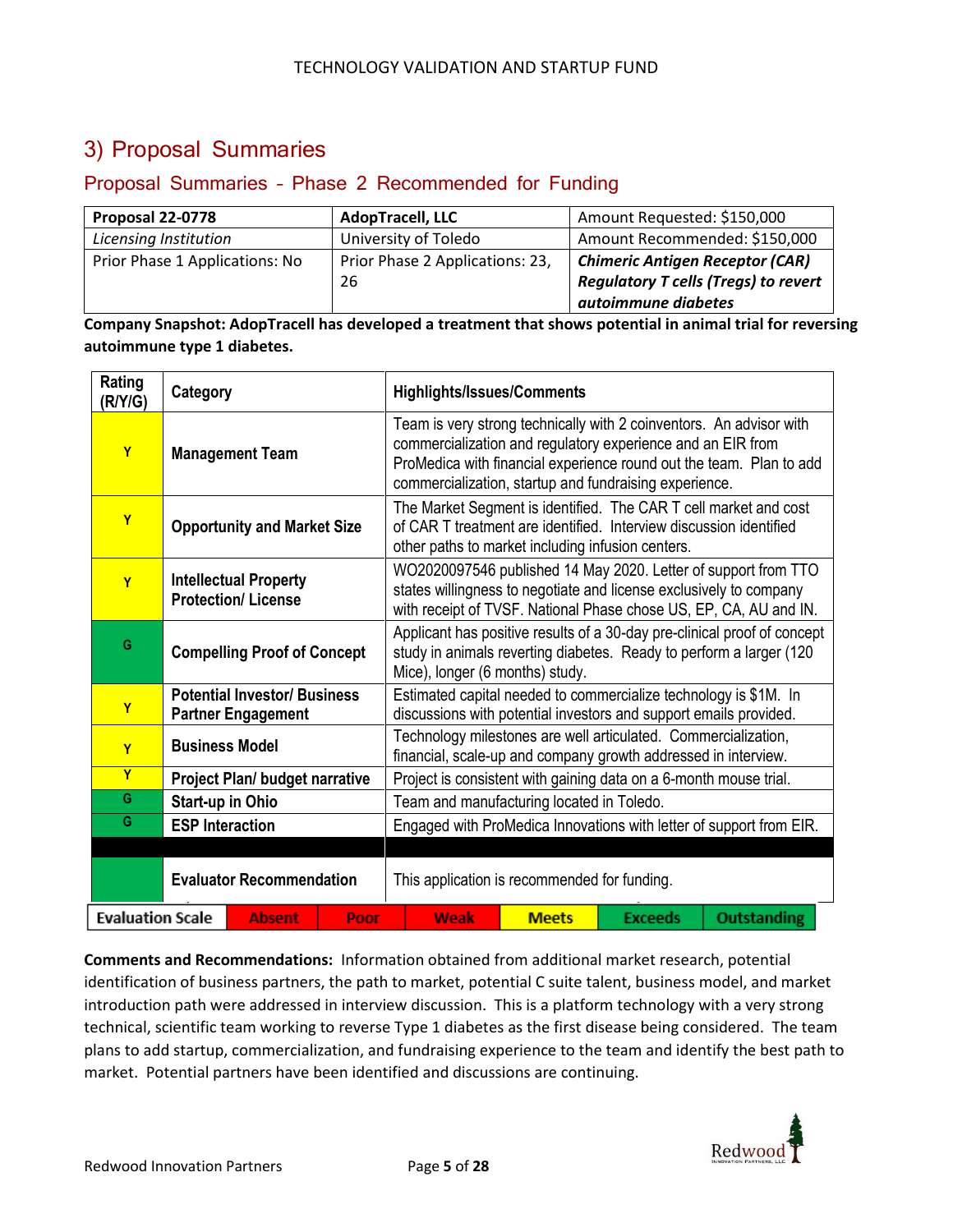| Proposal 22-0779               | <b>Ceraxis Health, Inc.</b>        | Amount Requested: \$150,000           |
|--------------------------------|------------------------------------|---------------------------------------|
| Licensing Institution          | <b>Cleveland Clinic Foundation</b> | Amount Recommended: \$150,000         |
| Prior Phase 1 Applications: No | Prior Phase 2 Applications: No     | <b>Stylus Platform Clinical Study</b> |
|                                |                                    | <b>Readiness</b>                      |

**Company Snapshot: Ceraxis Health, Inc. is developing a symptom tracking stylus and software targeted to people living with Parkinson's disease to assess and track symptoms over time to allow physicians to better manage treatment.** 

| Rating<br>(R/Y/G)                                | Category                                                  |                                                                  |                                              | <b>Highlights/Issues/Comments</b>                                                                                                                                        |                                                                                                                                                                                      |                                         |                                                                                                                                |                                                                      |  |  |
|--------------------------------------------------|-----------------------------------------------------------|------------------------------------------------------------------|----------------------------------------------|--------------------------------------------------------------------------------------------------------------------------------------------------------------------------|--------------------------------------------------------------------------------------------------------------------------------------------------------------------------------------|-----------------------------------------|--------------------------------------------------------------------------------------------------------------------------------|----------------------------------------------------------------------|--|--|
| G                                                |                                                           | <b>Management Team</b>                                           |                                              | The management team is very strong featuring successful serial<br>entrepreneurs with experience in the target market and the<br>appropriate market / strategic networks. |                                                                                                                                                                                      |                                         |                                                                                                                                |                                                                      |  |  |
| G                                                | <b>Opportunity and Market Size</b>                        |                                                                  |                                              |                                                                                                                                                                          | therapeutics.                                                                                                                                                                        |                                         | The Parkinson's diagnosis and treatment is a multi-billion dollar -<br>market with opportunities for diagnostics and companion |                                                                      |  |  |
| G                                                | <b>Intellectual Property</b><br><b>Protection/License</b> |                                                                  |                                              |                                                                                                                                                                          |                                                                                                                                                                                      | exclusively licensed in September 2021. |                                                                                                                                | There are two issued and relevant Cleveland Clinic patents that were |  |  |
| G                                                | <b>Compelling Proof of Concept</b>                        |                                                                  |                                              |                                                                                                                                                                          | The project funding will be used to confirm the ability of Ceraxis'<br>system to assess rigidity - an important symptom that reflects<br>disease progression and treatment efficacy. |                                         |                                                                                                                                |                                                                      |  |  |
| G                                                |                                                           | <b>Potential Investor/ Business</b><br><b>Partner Engagement</b> |                                              | Initial contacts have been made with potential strategics/ partners.<br>Management team has substantial prior fund-raising success.                                      |                                                                                                                                                                                      |                                         |                                                                                                                                |                                                                      |  |  |
| G                                                | <b>Business Model</b>                                     |                                                                  |                                              | Business model is solid and consistent with current target market<br>practices.                                                                                          |                                                                                                                                                                                      |                                         |                                                                                                                                |                                                                      |  |  |
| G                                                |                                                           | <b>Project Plan/ budget narrative</b>                            |                                              |                                                                                                                                                                          |                                                                                                                                                                                      |                                         | Plan is well-conceived, with appropriate budget and contractor.                                                                |                                                                      |  |  |
| Y                                                | <b>Start-up in Ohio</b>                                   |                                                                  |                                              | Principals are all based in Ohio.                                                                                                                                        |                                                                                                                                                                                      |                                         |                                                                                                                                |                                                                      |  |  |
| Y                                                | <b>ESP Interaction</b>                                    |                                                                  |                                              |                                                                                                                                                                          |                                                                                                                                                                                      | JumpStart has been engaged.             |                                                                                                                                |                                                                      |  |  |
|                                                  |                                                           |                                                                  |                                              |                                                                                                                                                                          |                                                                                                                                                                                      |                                         |                                                                                                                                |                                                                      |  |  |
| <b>Evaluator Recommendation</b>                  |                                                           |                                                                  | This application is recommended for funding. |                                                                                                                                                                          |                                                                                                                                                                                      |                                         |                                                                                                                                |                                                                      |  |  |
| <b>Evaluation Scale</b><br><b>Absent</b><br>Poor |                                                           |                                                                  |                                              | Weak                                                                                                                                                                     | <b>Meets</b>                                                                                                                                                                         | <b>Exceeds</b>                          | <b>Outstanding</b>                                                                                                             |                                                                      |  |  |

**Comments and Recommendations:** This is a strong application featuring an accomplished team of successful serial entrepreneurs pursuing a large market with a well-conceived product. Business model is consistent with current target market practices. Ceraxis is recommended for TVSF funding.

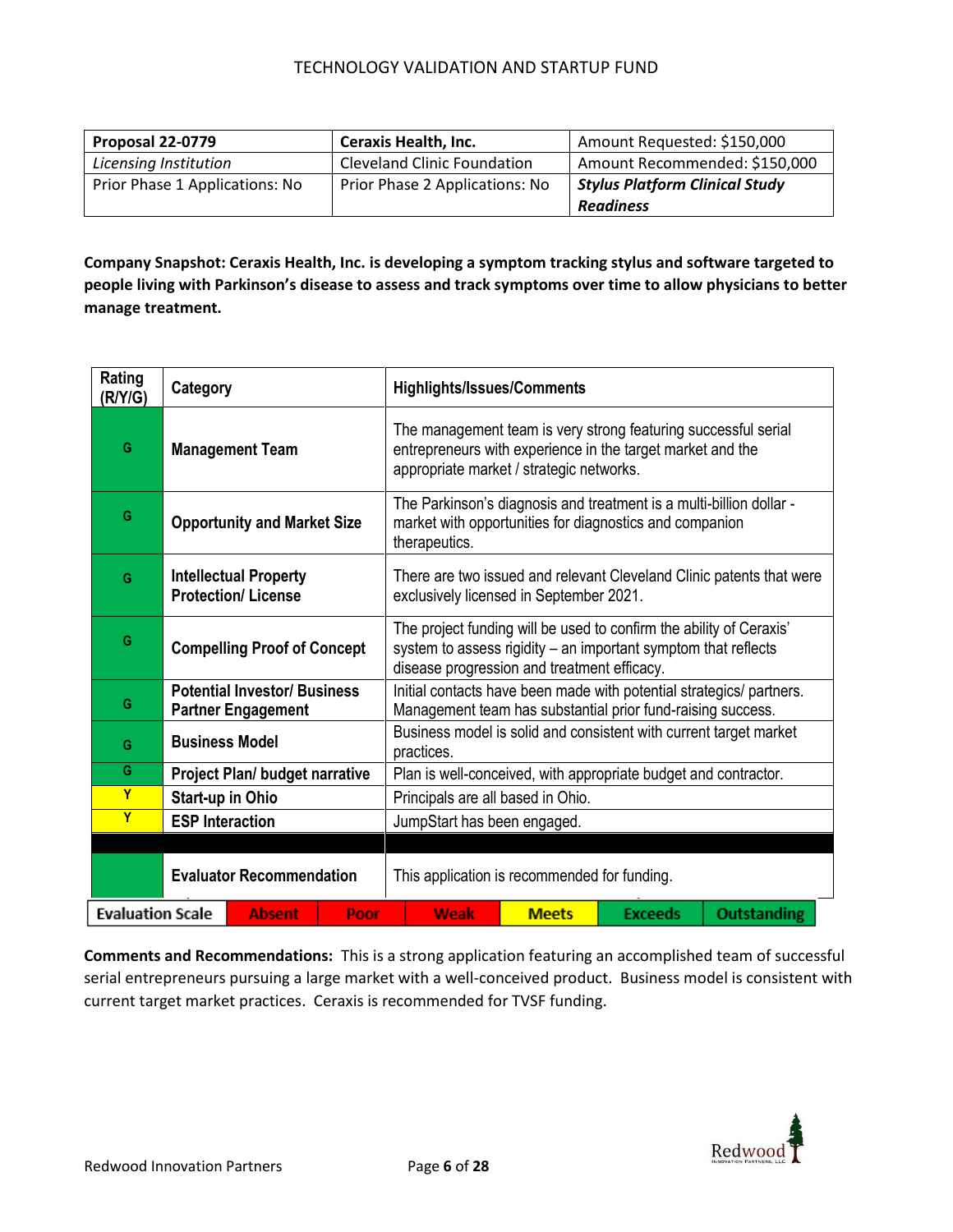| Proposal 22-0782               | <b>DasiSimulations LLC</b>     | Amount Requested: \$150,000             |
|--------------------------------|--------------------------------|-----------------------------------------|
| Licensing Institution          | <b>Ohio State University</b>   | Amount Recommended: \$150.000           |
| Prior Phase 1 Applications: No | Prior Phase 2 Applications: No | <b>Advanced Prediction of Heart</b>     |
|                                |                                | <b>Valve Thrombosis Using Rapid</b>     |
|                                |                                | <b>Reconstruction and Reduced Order</b> |
|                                |                                | <b>Modeling</b>                         |

**Company Snapshot: DasiSimulations is developing a software as a service (SaaS), fully automatic, artificial intelligence driven 3D modeling system for additional indications in transcatheter aortic valve replacement (TAVR) surgeries to assist surgeons in choosing the optimal valve design.**

| Rating<br>(R/Y/G)                                | Category                           |                                                                  |  | <b>Highlights/Issues/Comments</b>                                                                                                          |                                                                                                                                                                          |                                               |                                                                                                                          |                                                                    |  |  |
|--------------------------------------------------|------------------------------------|------------------------------------------------------------------|--|--------------------------------------------------------------------------------------------------------------------------------------------|--------------------------------------------------------------------------------------------------------------------------------------------------------------------------|-----------------------------------------------|--------------------------------------------------------------------------------------------------------------------------|--------------------------------------------------------------------|--|--|
| G                                                |                                    | <b>Management Team</b>                                           |  |                                                                                                                                            | Strong team with inventor as CTO. CEO and COO have<br>backgrounds in medical device sales, fund raising, FDA submission,<br>clinical, and hospital executive experience. |                                               |                                                                                                                          |                                                                    |  |  |
| Y                                                | <b>Opportunity and Market Size</b> |                                                                  |  |                                                                                                                                            |                                                                                                                                                                          |                                               | of TAVR in US in 2019 as 100,000 (actual 72,991).                                                                        | TAM, SAM and SOM are identified for year 2025. Estimate number     |  |  |
| G                                                |                                    | <b>Intellectual Property</b><br><b>Protection/License</b>        |  |                                                                                                                                            |                                                                                                                                                                          |                                               | New IP developed at both OSU and U Georgia and agreements<br>reached with both Technology transfer offices on licensing. |                                                                    |  |  |
| G                                                |                                    | <b>Compelling Proof of Concept</b>                               |  | Product addresses the currently unmet market need for choosing<br>TAVR valve and potential for reducing adverse outcomes after<br>surgery. |                                                                                                                                                                          |                                               |                                                                                                                          |                                                                    |  |  |
| G                                                |                                    | <b>Potential Investor/ Business</b><br><b>Partner Engagement</b> |  | DASI has raised \$1.5 M in convertible notes and has a pending NIH<br>SBIR Phase 2 grant for \$2.6 M.                                      |                                                                                                                                                                          |                                               |                                                                                                                          |                                                                    |  |  |
| Y                                                | <b>Business Model</b>              |                                                                  |  | Solid, scalable SaaS business model. Used in TAVR procedures and<br>expanded to other heart procedures such as TMVR procedures.            |                                                                                                                                                                          |                                               |                                                                                                                          |                                                                    |  |  |
| $\overline{Y}$                                   |                                    | <b>Project Plan/ budget narrative</b>                            |  |                                                                                                                                            |                                                                                                                                                                          |                                               |                                                                                                                          | Reasonable. Obtain data to submit for 510 (k) and CMS CPT coding.  |  |  |
| G                                                | Start-up in Ohio                   |                                                                  |  |                                                                                                                                            |                                                                                                                                                                          |                                               |                                                                                                                          | DASI in Columbus. Plan 50 new jobs by 2024 with payroll over \$3M. |  |  |
| Y                                                | <b>ESP Interaction</b>             |                                                                  |  |                                                                                                                                            |                                                                                                                                                                          | Engaged with Rev1 early in company formation. |                                                                                                                          |                                                                    |  |  |
| <b>Evaluator Recommendation</b>                  |                                    |                                                                  |  | This application is recommended for funding.                                                                                               |                                                                                                                                                                          |                                               |                                                                                                                          |                                                                    |  |  |
| <b>Evaluation Scale</b><br><b>Absent</b><br>Poor |                                    |                                                                  |  | <b>Weak</b>                                                                                                                                | <b>Meets</b>                                                                                                                                                             | <b>Exceeds</b>                                | <b>Outstanding</b>                                                                                                       |                                                                    |  |  |

**Comments and Recommendations:** This is a strong application with an experienced team and an IP suite pursuing a Software-as-a-Service model (SaaS). The funding will be used to provide foundational verification and validation studies to gather significant data for both FDA 510(k) and CMS CPT coding submissions. As this software is proven in TAVR procedures, it is anticipated that the company will target trans-catheter mitral valve replacement (TMVR) and all other valve replacement and/or repair procedures.

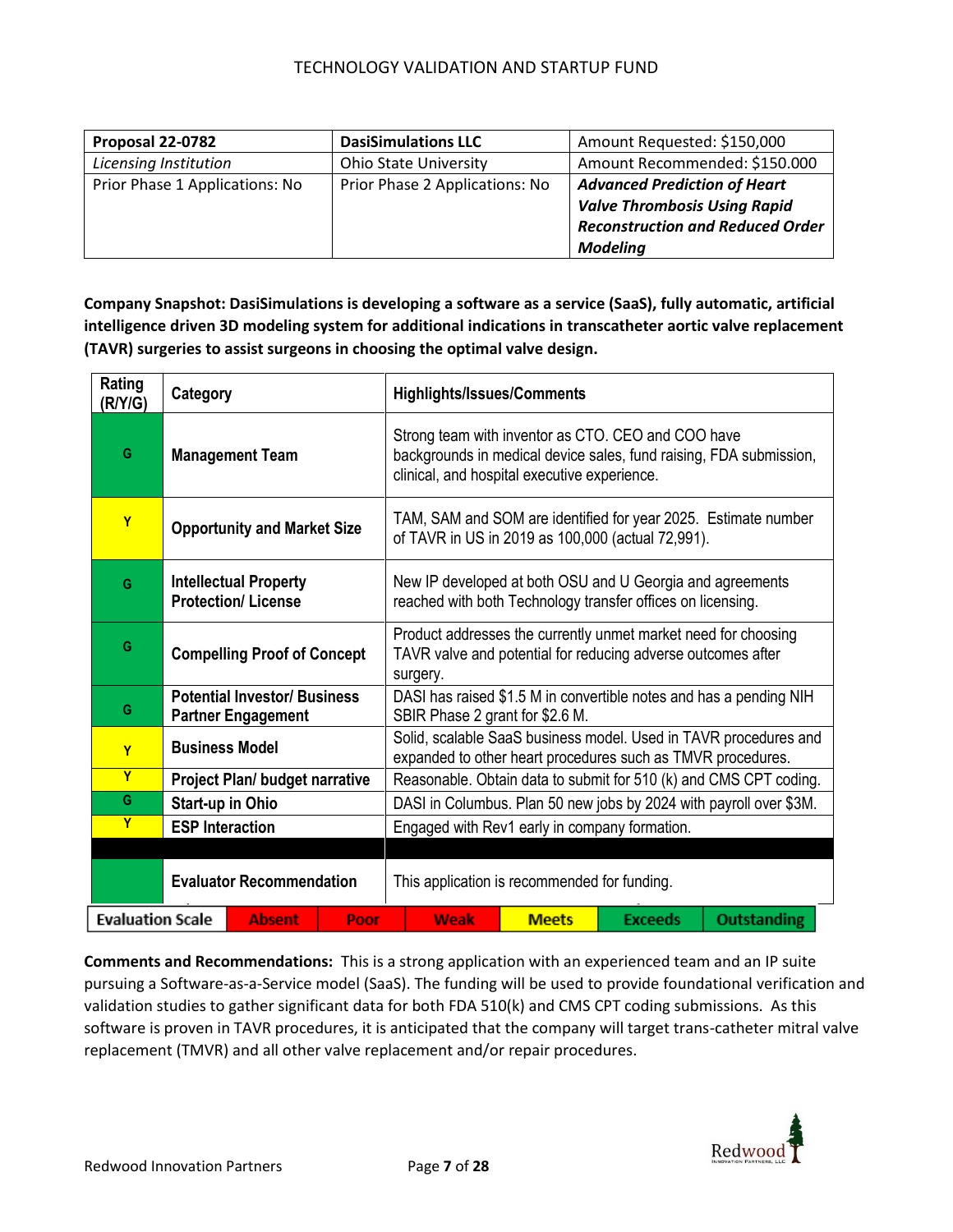| Proposal 22-0783               | Datirium, LLC                  | Amount Requested: \$150,000              |
|--------------------------------|--------------------------------|------------------------------------------|
| Licensing Institution          | Cincinnati Children's Hospital | Amount Recommended: \$150,000            |
|                                | Medical Center                 |                                          |
| Prior Phase 1 Applications: No | Prior Phase 2 Applications: No | <b>Scientific Data Analysis Platform</b> |

**Company Snapshot: Scientific Data Analysis Platform (SciDAP), a Next Generation Sequencing (NGS) data analysis and experiment management platform, will provide researchers, without computational expertise, the ability to perform routine analysis with automated quality control and analysis of research data.**

| Rating<br>(R/Y/G)                                | Category                           |                                                                  |                                              | <b>Highlights/Issues/Comments</b>                                                                                                                                                         |                                                                                                      |                                                   |                                                                                                                                       |  |  |  |  |
|--------------------------------------------------|------------------------------------|------------------------------------------------------------------|----------------------------------------------|-------------------------------------------------------------------------------------------------------------------------------------------------------------------------------------------|------------------------------------------------------------------------------------------------------|---------------------------------------------------|---------------------------------------------------------------------------------------------------------------------------------------|--|--|--|--|
| Y                                                |                                    | <b>Management Team</b>                                           |                                              | The two key players are experts in their fields and well connected, each<br>spending about 20% of their time. A recent business development staff<br>member is spending over 25% of time. |                                                                                                      |                                                   |                                                                                                                                       |  |  |  |  |
| Y                                                |                                    | <b>Opportunity and Market Size</b>                               |                                              |                                                                                                                                                                                           | target market is \$60 M/ year.                                                                       |                                                   | Next Generation Sequencing market in the US is \$560 M/ year<br>Addressable market is estimated to be in the > \$100 M range. Initial |  |  |  |  |
| Y                                                | License                            | <b>Intellectual Property Protection/</b>                         |                                              |                                                                                                                                                                                           |                                                                                                      | Considering a new filing to cover business model. | Exclusively Trade secrets/ know how-negotiating exclusive license.                                                                    |  |  |  |  |
| Y                                                | <b>Compelling Proof of Concept</b> |                                                                  |                                              |                                                                                                                                                                                           | Seems reasonable and doable within the TVSF budget and the balance<br>expected from STTR/ NIH funds. |                                                   |                                                                                                                                       |  |  |  |  |
| Y                                                |                                    | <b>Potential Investor/ Business</b><br><b>Partner Engagement</b> |                                              | Early stage; recent addition with experience at P&G seems to have<br>required background and connections.                                                                                 |                                                                                                      |                                                   |                                                                                                                                       |  |  |  |  |
| Y                                                | <b>Business Model</b>              |                                                                  |                                              | Well laid out with several revenue streams, the main ones are SaaS and<br>partnering with University/ IT clients. Shows breakeven in 2024.                                                |                                                                                                      |                                                   |                                                                                                                                       |  |  |  |  |
| Ÿ                                                |                                    | Project Plan/ budget narrative                                   |                                              | Looks reasonable given scope and timing.                                                                                                                                                  |                                                                                                      |                                                   |                                                                                                                                       |  |  |  |  |
| Ÿ                                                | Start-up in Ohio                   |                                                                  |                                              | A strong CCHMC connection and local vendors/ service providers.                                                                                                                           |                                                                                                      |                                                   |                                                                                                                                       |  |  |  |  |
| Y                                                | <b>ESP Interaction</b>             |                                                                  |                                              | Working with University Venture center.                                                                                                                                                   |                                                                                                      |                                                   |                                                                                                                                       |  |  |  |  |
|                                                  |                                    |                                                                  |                                              |                                                                                                                                                                                           |                                                                                                      |                                                   |                                                                                                                                       |  |  |  |  |
| <b>Evaluator Recommendation</b>                  |                                    |                                                                  | This application is recommended for funding. |                                                                                                                                                                                           |                                                                                                      |                                                   |                                                                                                                                       |  |  |  |  |
| <b>Evaluation Scale</b><br><b>Absent</b><br>Poor |                                    |                                                                  |                                              | Weak                                                                                                                                                                                      | <b>Meets</b>                                                                                         | <b>Exceeds</b>                                    | <b>Outstanding</b>                                                                                                                    |  |  |  |  |

**Comments and Recommendations:** Datirium LLC is recommended for funding. The Team is particularly strong technically and well versed in the field with many years of R&D in the field at CCHMC. Recent addition of a business development staff with relevant fund-raising activities further strengthens the Team. The SciDAP platform technology seems to be well developed, differentiated and suited for the target markets. The Team would benefit by further focusing on fund raising and marketing areas to realize the full potential of the technology.

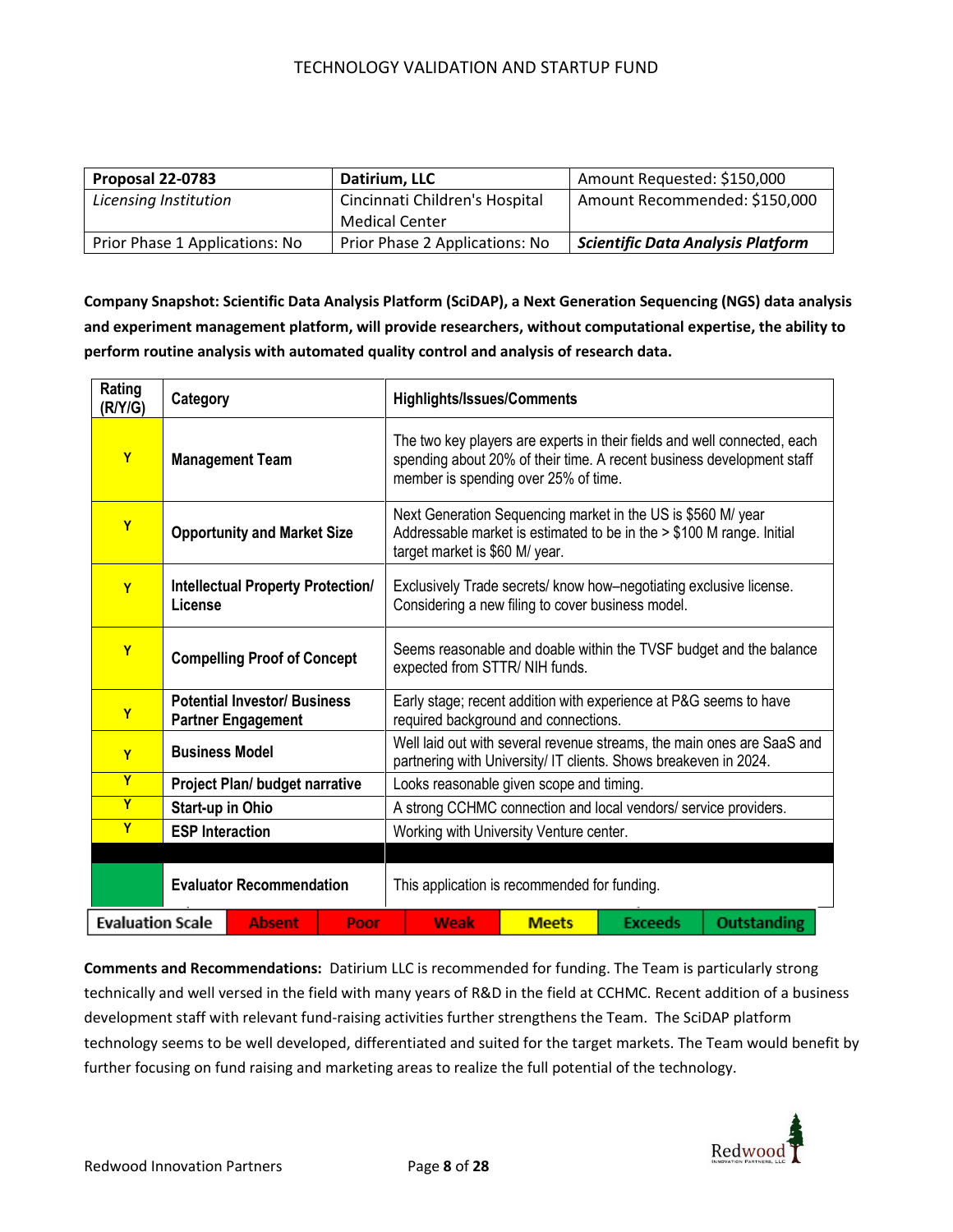| Proposal 22-0785               | <b>DialGuide</b>                | Amount Requested: \$100,000         |
|--------------------------------|---------------------------------|-------------------------------------|
| Licensing Institution          | U.S. Navy's Naval Surface       | Amount Recommended: \$100,000       |
|                                | Warfare Center - Crane Division |                                     |
| Prior Phase 1 Applications: No | Prior Phase 2 Applications: No  | <b>Automated natural language</b>   |
|                                |                                 | processing for descriptive language |
|                                |                                 | analysis                            |

**Company Snapshot: DialGuide provides a "digital VP of sales" in the form of an AI-enabled web interface centered around phone and video sales calls primarily to small B2B businesses. The system enables pre-call preparation, real-time coaching, and post call feedback and training for sales teams who have little to no sales experience.**

| Rating<br>(R/Y/G)       | Category                                                        | <b>Highlights/Issues/Comments</b>                                                                                                                                                              |  |  |  |
|-------------------------|-----------------------------------------------------------------|------------------------------------------------------------------------------------------------------------------------------------------------------------------------------------------------|--|--|--|
| Y                       | <b>Management Team</b>                                          | The team, including advisors, is well qualified and has significant market<br>connections. Full team commitment is pending having sufficient funding.                                          |  |  |  |
| G                       | <b>Opportunity and Market Size</b>                              | DialGuide has identified a significant multibillion dollar market<br>opportunity. The target market are B2B technology businesses with <50<br>employees and >10% year on year employee growth. |  |  |  |
| Y                       | <b>Intellectual Property Protection/</b><br>License             | A relevant patent application has been filed by the NAVY and license<br>negotiations are underway.                                                                                             |  |  |  |
| G                       | <b>Compelling Proof of Concept</b>                              | The proposed proof of concept will create sufficient value for the<br>company.                                                                                                                 |  |  |  |
| G                       | <b>Potential Investor/Business</b><br><b>Partner Engagement</b> | Local and regional VCs have been engaged.                                                                                                                                                      |  |  |  |
| Y                       | <b>Business Model</b>                                           | An aggressive, but creditable, business model is proposed.<br>Achieving<br>this will require appropriately phased staff addition.                                                              |  |  |  |
| Y                       | Project Plan/ budget narrative                                  | Although aggressive, the project plan is appropriate and quite optimistic.                                                                                                                     |  |  |  |
| G                       | Start-up in Ohio                                                | Application shows a strong commitment to Ohio.                                                                                                                                                 |  |  |  |
| G                       | <b>ESP Interaction</b>                                          | Strong interaction with ESP.                                                                                                                                                                   |  |  |  |
|                         |                                                                 |                                                                                                                                                                                                |  |  |  |
|                         | <b>Evaluator Recommendation</b>                                 | This application is recommended for funding.                                                                                                                                                   |  |  |  |
| <b>Evaluation Scale</b> | <b>Absent</b><br>Poor                                           | <b>Outstanding</b><br>Weak<br><b>Meets</b><br><b>Exceeds</b>                                                                                                                                   |  |  |  |

**Comments and Recommendations:** DialGuide has assembled a strong team including advisors and has identified a significant market opportunity. Technology has a relevant patent application. A credible and aggressive Business Model is proposed. DialGuide is recommended for TVSF funding.

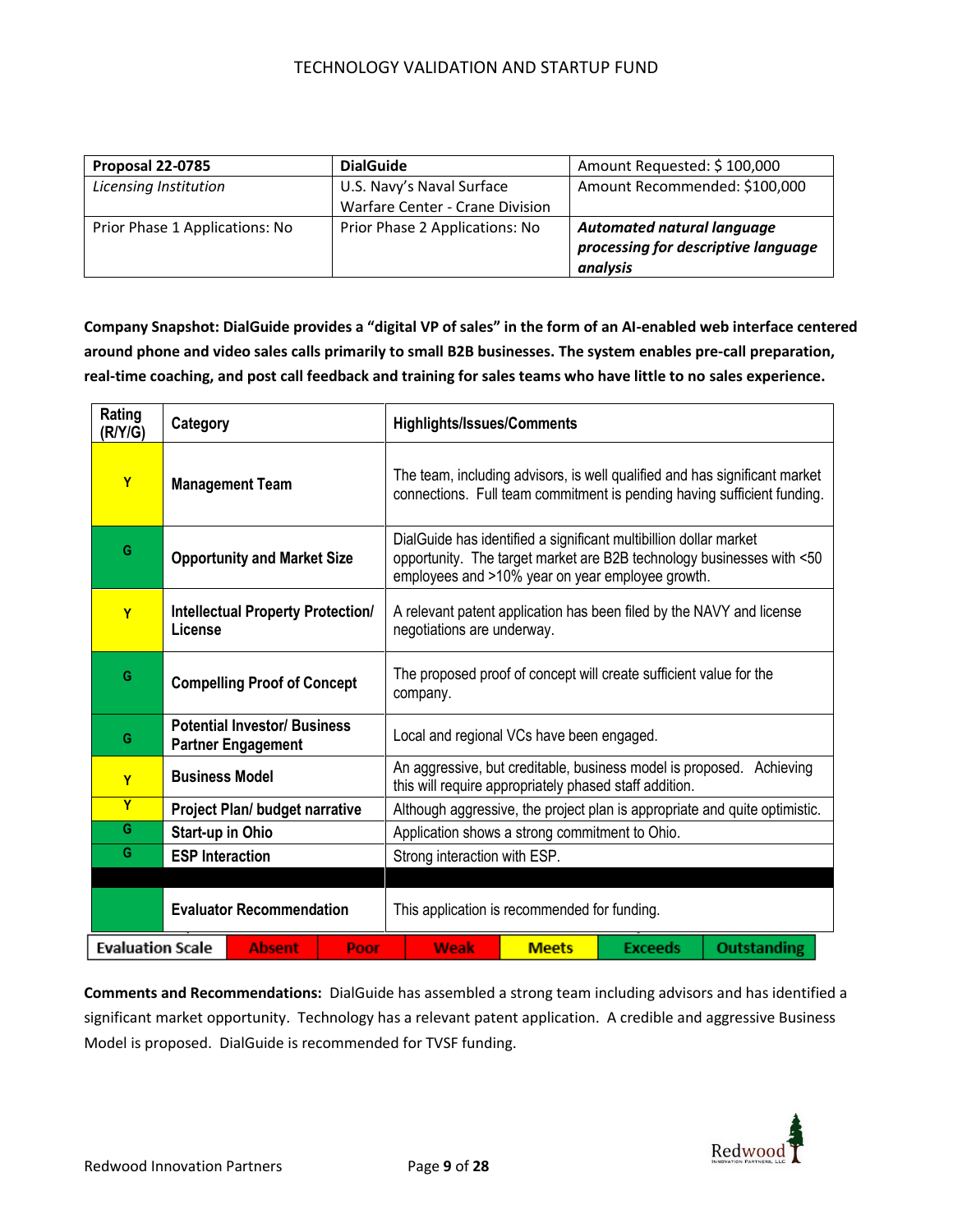| Proposal 22-0787                | <b>HDO Health</b>              | Amount Requested: \$150,000   |
|---------------------------------|--------------------------------|-------------------------------|
| Licensing Institution           | <b>Ohio State University</b>   | Amount Recommended: \$150,000 |
| Prior Phase 1 Applications: Yes | Prior Phase 2 Applications: 26 | <b>HDO Health</b>             |

**Company Snapshot: HDO Health is commercializing a junctional tourniquet that provides a non-invasive, nonsurgical solution designed for application in sub-optimal, high-pressure combat or trauma environments enabling hemostasis to be achieved while the patient is still in the field.**

| Rating<br>(R/Y/G)       | Category                                                         |                                |      | <b>Highlights/Issues/Comments</b>                                                                                                                                                                                                                              |              |                |                    |  |
|-------------------------|------------------------------------------------------------------|--------------------------------|------|----------------------------------------------------------------------------------------------------------------------------------------------------------------------------------------------------------------------------------------------------------------|--------------|----------------|--------------------|--|
| Y                       | <b>Management Team</b>                                           |                                |      | The basic composition of the Team has not changed from Round 26.<br>However, this proposal included CEO's experience and track record in<br>business development, growing startup ventures, and extensive contacts<br>with fund raising entities in the field. |              |                |                    |  |
| Y                       | <b>Opportunity and Market Size</b>                               |                                |      | Over \$278 M/ yr. serviceable market and \$35 M /yr. obtainable market<br>for the initial thrust.                                                                                                                                                              |              |                |                    |  |
| Y                       | <b>Intellectual Property Protection/</b><br>License              |                                |      | Patent filed and negotiating licensing with OSU.                                                                                                                                                                                                               |              |                |                    |  |
| Y                       | <b>Compelling Proof of Concept</b>                               |                                |      | Seems reasonable to get FDA clearance and building prototypes for field<br>trials.                                                                                                                                                                             |              |                |                    |  |
| Y                       | <b>Potential Investor/ Business</b><br><b>Partner Engagement</b> |                                |      | None at this time; the CEO has reached out to several potential partners<br>for feedback/ engagement opportunities, based on Round 26 feedback.                                                                                                                |              |                |                    |  |
| Y                       | <b>Business Model</b>                                            |                                |      | A more focused business model based on Round 26 feedback.                                                                                                                                                                                                      |              |                |                    |  |
| Y                       |                                                                  | Project Plan/ budget narrative |      | Seems reasonable given scope and timing.                                                                                                                                                                                                                       |              |                |                    |  |
| Y                       | Start-up in Ohio                                                 |                                |      | Company located in Columbus, OH.                                                                                                                                                                                                                               |              |                |                    |  |
| Y                       | <b>ESP Interaction</b>                                           |                                |      | Working with Rev1.                                                                                                                                                                                                                                             |              |                |                    |  |
|                         |                                                                  |                                |      |                                                                                                                                                                                                                                                                |              |                |                    |  |
|                         | <b>Evaluator Recommendation</b>                                  |                                |      | This application is recommended for funding.                                                                                                                                                                                                                   |              |                |                    |  |
| <b>Evaluation Scale</b> |                                                                  | <b>Absent</b>                  | Poor | <b>Weak</b>                                                                                                                                                                                                                                                    | <b>Meets</b> | <b>Exceeds</b> | <b>Outstanding</b> |  |

**Comments and Recommendations:** HDO Health is recommended for funding. In the Round 27 application, the Team has taken the suggestions from Round 26 feedback by highlighting the CEO's experience in fund raising, business development in medical device field and engaging with Rev1 to explore other funding sources. The Team is technically strong and has developed the technology to TRL 5/6 in a Phase I TVSF program on time and within budget. The target markets have been focused to better suit the technology for a successful market entry.

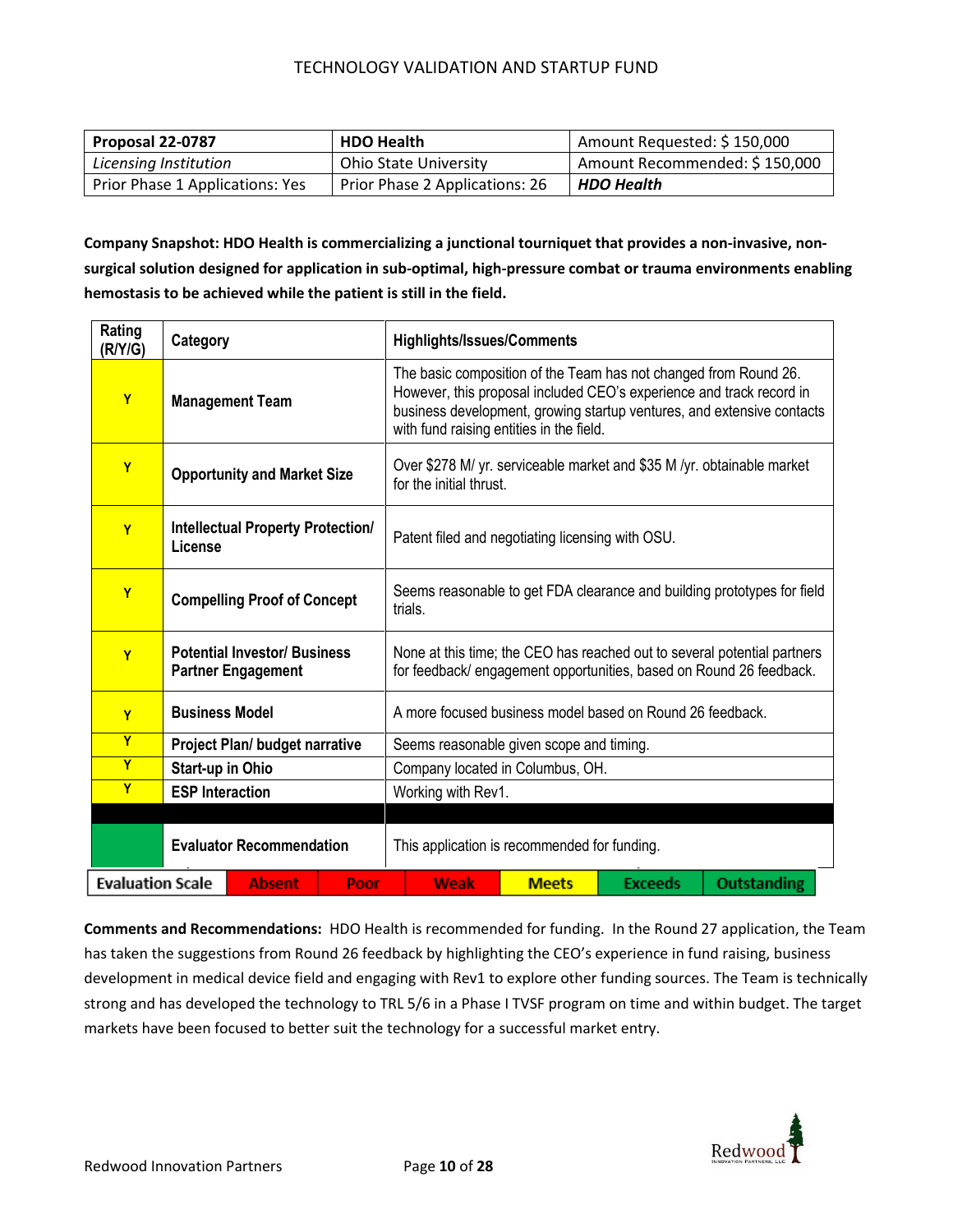### Proposal Summaries – Phase 2 Not Recommended for Funding

| Proposal 22-0780               | <b>Collaborative Concepts LLC</b> | Amount Requested: \$100,000 |
|--------------------------------|-----------------------------------|-----------------------------|
| Licensing Institution          | <b>Ohio State University</b>      | Amount Recommended: \$0     |
| Prior Phase 1 Applications: No | Prior Phase 2 Applications: 26    | <b>GPS Training Aid</b>     |

**Company Snapshot:** Collaborative Concepts LLC seeks to commercialize a "GPS Denial Training Unit". The units are used to deny GPS reception to single military aircraft for training purposes to enable air crews to experience all the system impacts of lost GPS signals.

| Rating<br>(R/Y/G)       | Category                                                         |                                |      | <b>Highlights/Issues/Comments</b>                                                                                                                                                                                                                                      |              |                |                    |
|-------------------------|------------------------------------------------------------------|--------------------------------|------|------------------------------------------------------------------------------------------------------------------------------------------------------------------------------------------------------------------------------------------------------------------------|--------------|----------------|--------------------|
| R                       | <b>Management Team</b>                                           |                                |      | CEO & CTO have technical and military contracting expertise and sales<br>relationships for initial target market. Proposal does not show significant<br>expertise in startup business including fund raising. CEO & CTO plan to<br>spend 75% of their time to project. |              |                |                    |
| Y                       | <b>Opportunity and Market Size</b>                               |                                |      | SAM ~ \$735 M for 35,000 units @ \$21,000/unit for military aircraft.<br>Proposal includes "initial product" for "GPS training aid" but does not<br>discuss market for "anti-jam" application.                                                                         |              |                |                    |
| Y                       | <b>Intellectual Property Protection/</b><br>License              |                                |      | US Patent 9,425,516 B2 filed 2013. No PCT filing. Literature review<br>uncovered a large number of antenna designs and arrays to defeat GPS<br>jamming. Competitive strength and barriers to entry uncertain.                                                          |              |                |                    |
| Y                       | <b>Compelling Proof of Concept</b>                               |                                |      | Proposal states "prototype training aid" without improved antenna has<br>been flown on military aircraft. Specification for next generation<br>prototype includes this antenna. Proposal states TRL is 7-8.                                                            |              |                |                    |
| R                       | <b>Potential Investor/ Business</b><br><b>Partner Engagement</b> |                                |      | Private investors not contacted. Potential for AFRL Dayton funds for<br>manufacturing. Plan discussions with Rev1 about funding options.                                                                                                                               |              |                |                    |
| R                       | <b>Business Model</b>                                            |                                |      | Projected revenue is ~ \$18.4 M (Yr 5). Expenses for COGS and SGA<br>are intermingled. GM $@>50\%$ is on the high end.                                                                                                                                                 |              |                |                    |
| G                       |                                                                  | Project Plan/ budget narrative |      | Material vendors/specialty fabricators validated for prototype.                                                                                                                                                                                                        |              |                |                    |
| G                       | Start-up in Ohio                                                 |                                |      | Proposal states Ohio based companies will manufacture product.                                                                                                                                                                                                         |              |                |                    |
| G                       | <b>ESP</b> Interaction                                           |                                |      | Rev1 Ventures is working with proposer.                                                                                                                                                                                                                                |              |                |                    |
|                         |                                                                  |                                |      |                                                                                                                                                                                                                                                                        |              |                |                    |
|                         | <b>Evaluator Recommendation</b>                                  |                                |      | This application is not recommended for funding.                                                                                                                                                                                                                       |              |                |                    |
| <b>Evaluation Scale</b> |                                                                  | <b>Absent</b>                  | Poor | <b>Weak</b>                                                                                                                                                                                                                                                            | <b>Meets</b> | <b>Exceeds</b> | <b>Outstanding</b> |

**Comments and Recommendations:** Management team has technical and project management experience in design and development of antennas and associated electronic components. Management team has sales relationships with target military customers. Proposal does not show significant startup business experience including fund raising. It appears management team believes business can largely ramp up with cash from operations. This is considered questionable given projected growth. Income statement intermingles COGS & SG&A expenses. Gross Margin > 50% is on high end. Large differences in unit price and unit sales between funding rounds is concern. Ability to maintain price is questionable. Patent protection limited to USA. Patent filed ~10 years ago. Proposal describes market opportunity to sell "GPS training aids" for military applications but does not discuss "anti-jam" applications.

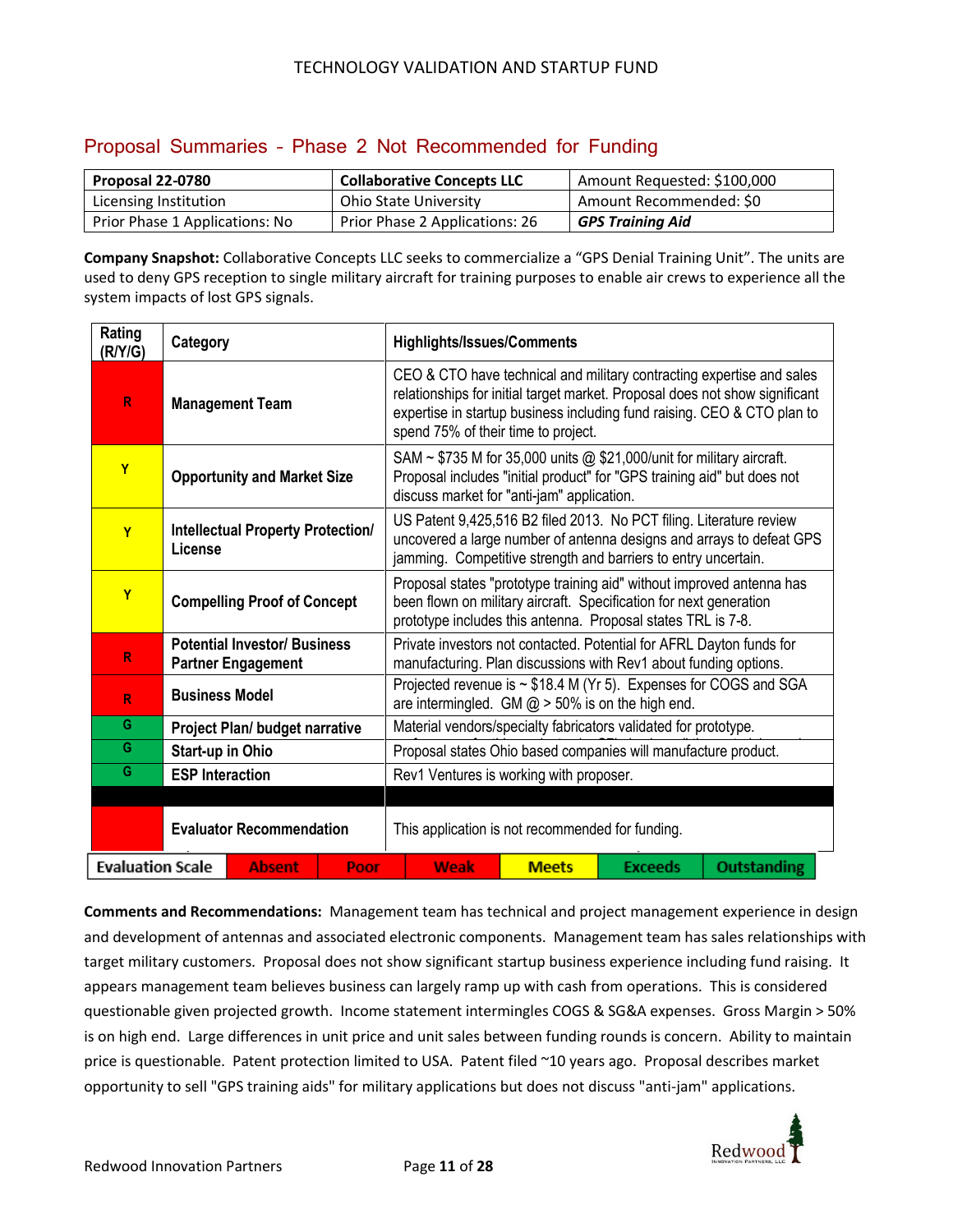| Proposal 22-0781               | <b>CoolYield Labs, LLC</b>     | Amount Requested: \$98,880 |
|--------------------------------|--------------------------------|----------------------------|
| Licensing Institution          | <b>Ohio State University</b>   | Amount Recommended: \$0    |
| Prior Phase 1 Applications: No | Prior Phase 2 Applications: 26 | CoolYield 100% Solar A/C   |

**Company Snapshot: CoolYield Labs is developing a non-vapor Compression (V/C) air conditioner (A/C) that does not use a halogen-based refrigerant and operates on solar power only. The proposed A/C combines membrane/ MOF (metal organic framework)-based dehumidification and indirect evaporative cooling.**

| Rating<br>(R/Y/G)       | <b>Highlights/Issues/Comments</b><br>Category                    |                                |      |                                                                                                                                                                                                                                                                                  |      |              |                |                    |
|-------------------------|------------------------------------------------------------------|--------------------------------|------|----------------------------------------------------------------------------------------------------------------------------------------------------------------------------------------------------------------------------------------------------------------------------------|------|--------------|----------------|--------------------|
| R                       | <b>Management Team</b>                                           |                                |      | CEO (80%) has sales and marketing experience with e-commerce<br>focus. CTO (20%) has technical and contract research experience.<br>Proposal does not show significant management team experience in<br>startup business (fund raising) or manufacturing capital goods at scale. |      |              |                |                    |
| Y                       | <b>Opportunity and Market Size</b>                               |                                |      | SAM is \$1.5 billion for 42,505 grocery stores in USA @ \$18,000 per A/C<br>unit. Large market potential is recognized for efficient, non-V/C, A/C<br>technologies that do not use halogen-based refrigerants.                                                                   |      |              |                |                    |
| Y                       | <b>Intellectual Property Protection/</b><br>License              |                                |      | Published WO2020/168171 protection for the described A/C appears<br>limited to using solar energy to regenerate membrane desiccant. It is<br>not clear if this provides competitive advantage.                                                                                   |      |              |                |                    |
| R                       | <b>Compelling Proof of Concept</b>                               |                                |      | Proposal does not describe design & testing of the lab scale A/C unit.<br>Desiccant membrane only made in small quantities. It appears that<br>theoretical model is to predict A/C performance.                                                                                  |      |              |                |                    |
| Y                       | <b>Potential Investor/ Business</b><br><b>Partner Engagement</b> |                                |      | Proposer plans to apply for NSF STTR Funding. Discussions with<br>potential customers OSU/ENGIE/grocery stores.                                                                                                                                                                  |      |              |                |                    |
| R                       | <b>Business Model</b>                                            |                                |      | Proposal states company plans in-house manufacturing but does not<br>explain why this is preferred business model given high startup costs.                                                                                                                                      |      |              |                |                    |
| $\mathsf{R}$            |                                                                  | Project Plan/ budget narrative |      | Question whether prototype can be built and tested in one year.                                                                                                                                                                                                                  |      |              |                |                    |
| R                       | Start-up in Ohio                                                 |                                |      | Manufacturer in Houston being considered to build A/C/ units.                                                                                                                                                                                                                    |      |              |                |                    |
| $\overline{Y}$          | <b>ESP Interaction</b>                                           |                                |      | Rev1 advising. Participated in Customer Learning Lab.                                                                                                                                                                                                                            |      |              |                |                    |
|                         |                                                                  |                                |      |                                                                                                                                                                                                                                                                                  |      |              |                |                    |
|                         | <b>Evaluator Recommendation</b>                                  |                                |      | This application is not recommended for funding.                                                                                                                                                                                                                                 |      |              |                |                    |
| <b>Evaluation Scale</b> |                                                                  | <b>Absent</b>                  | Poor |                                                                                                                                                                                                                                                                                  | Weak | <b>Meets</b> | <b>Exceeds</b> | <b>Outstanding</b> |

**Comments and Recommendations**: Proposal does not include any significant management team experience in startup business or manufacturing at scale. Proposal claims "target grocery store" annual energy cost reduced by \$9,500 with proposed A/C but does not provide adequate data to support such claim. Competitive advantage appears limited: (a) Other A/C technologies claim high energy efficiency w/o halogen refrigerant (b) Patent appears limited to desiccant regeneration by solar energy (c) It does not appear that any of the available metal organic framework (MOF) has a performance advantage. It is unclear if business plan is to build A/C units in-house or license/private brand with an outside manufacturer. It is unclear why the fabrication of A/C units in Houston is being considered. Question whether prototype can be built in one year. Early development stage of membrane is of particular concern. Based on sales revenue, projected gross margin very high (78%) and SG&A expense very high (50%).

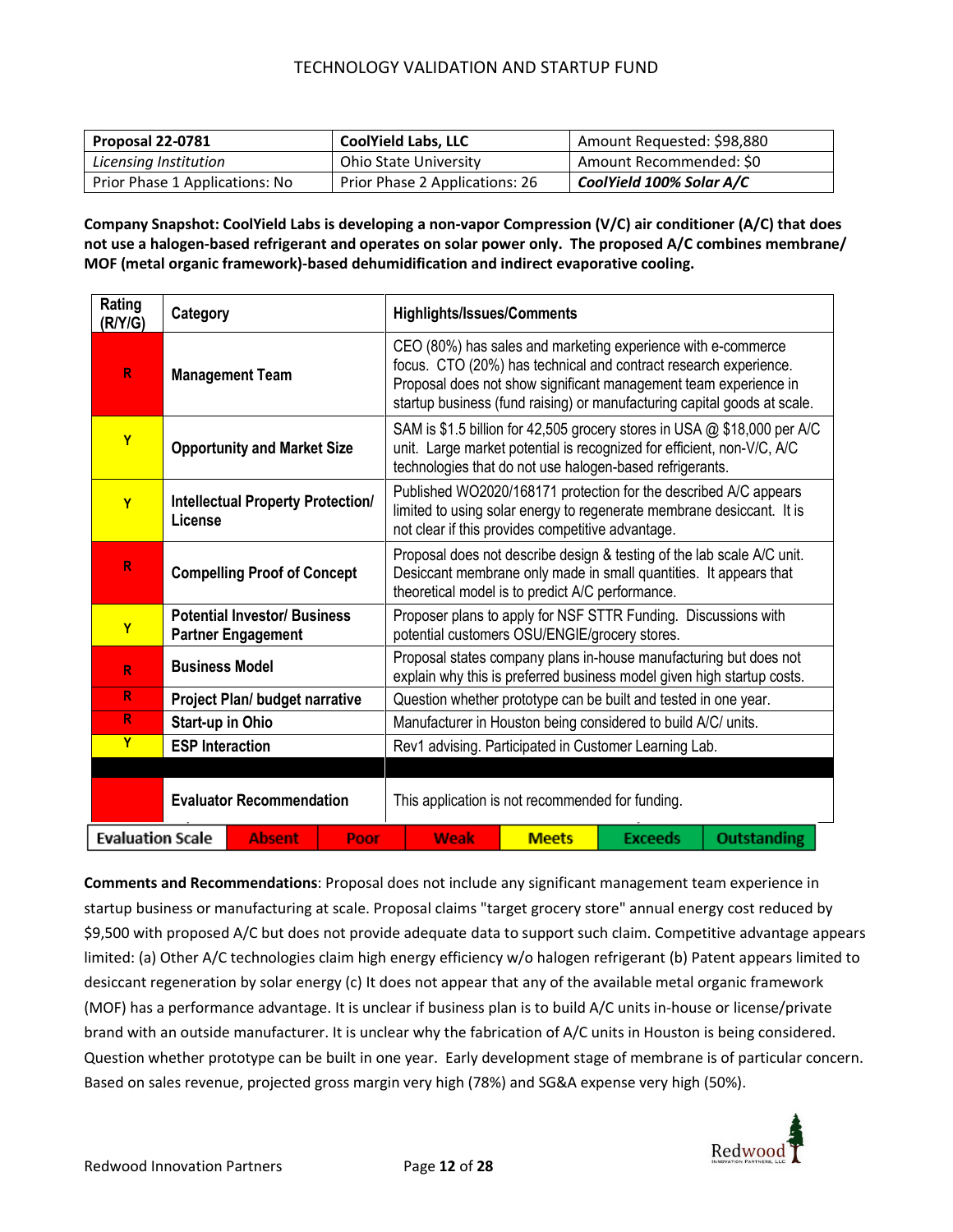| Proposal 22-0784                | <b>Desulf-TEK LLC</b>          | Amount Requested: \$99,795                 |
|---------------------------------|--------------------------------|--------------------------------------------|
| Licensing Institution           | University of Dayton           | Amount Recommended: \$0                    |
| Prior Phase 1 Applications: Yes | Prior Phase 2 Applications: No | <b>Manufacturing Planning to</b>           |
|                                 |                                | <b>Unleash Fuel Desulfurizers into the</b> |
|                                 |                                | Market                                     |

**Company Snapshot: Desulf-TEK LLC is introducing the first mobile fuel desulfurizer to the domestic and global markets to meet a current need for a mobile, light weight desulfurization system. The process technology removes sulfur impurities from diesel and JP8 fuels at point of use using a two-step sulfur filter.** 

| Rating<br>(R/Y/G)               | Category                                                         |                                                  |      | <b>Highlights/Issues/Comments</b>                                                                                                                                                                     |             |              |                |                    |  |
|---------------------------------|------------------------------------------------------------------|--------------------------------------------------|------|-------------------------------------------------------------------------------------------------------------------------------------------------------------------------------------------------------|-------------|--------------|----------------|--------------------|--|
| R                               | <b>Management Team</b>                                           |                                                  |      | Team has excellent technical expertise in the field and many years of<br>good relationship with DoD markets. Needs to add marketing,<br>business development, manufacturing, fund raising skill sets. |             |              |                |                    |  |
| Ÿ                               | <b>Opportunity and Market Size</b>                               |                                                  |      | Addressable market of \$380 M/ yr. with good connections to major<br>end users.                                                                                                                       |             |              |                |                    |  |
| Y                               | <b>Intellectual Property</b><br><b>Protection/License</b>        |                                                  |      | Two filed with exclusive licensing terms.                                                                                                                                                             |             |              |                |                    |  |
| Y                               | <b>Compelling Proof of Concept</b>                               |                                                  |      | The proof of concept looks reasonable for the addressable market.                                                                                                                                     |             |              |                |                    |  |
| R                               | <b>Potential Investor/ Business</b><br><b>Partner Engagement</b> |                                                  |      | None at this time. Getting trained to pitch to investors.                                                                                                                                             |             |              |                |                    |  |
| Y                               | <b>Business Model</b>                                            |                                                  |      | A well laid business model with projected cumulative revenue of<br>\$273 M over 5 years-2023-2027.                                                                                                    |             |              |                |                    |  |
| Y                               |                                                                  | Project Plan/ budget narrative                   |      | Sounds reasonable given scope and timing.                                                                                                                                                             |             |              |                |                    |  |
| G                               | <b>Start-up in Ohio</b>                                          |                                                  |      | A very strong presence and commitment.                                                                                                                                                                |             |              |                |                    |  |
| Y                               | <b>ESP Interaction</b>                                           |                                                  |      | Limited at this time.                                                                                                                                                                                 |             |              |                |                    |  |
|                                 |                                                                  |                                                  |      |                                                                                                                                                                                                       |             |              |                |                    |  |
| <b>Evaluator Recommendation</b> |                                                                  | This application is not recommended for funding. |      |                                                                                                                                                                                                       |             |              |                |                    |  |
| <b>Evaluation Scale</b>         |                                                                  | <b>Absent</b>                                    | Poor |                                                                                                                                                                                                       | <b>Weak</b> | <b>Meets</b> | <b>Exceeds</b> | <b>Outstanding</b> |  |

**Comments and Recommendations:** Desulf-TEK LLC is not recommended for funding. The desulfurization technology of Desulf-TEK looks very interesting and promising, especially for the DoD markets that need reliable source of low sulfur diesel fuel in the field. A small-scale validation of the technology is quite encouraging. The Team is technical very strong and has a long-term relationship with potential DoD clients. However, the Team lacks in other critical skill sets such as manufacturing/ scale-up, marketing, business development and fund raising to further develop the early-stage technology and introduce to the target markets in a timely manner to fully realize the potential revenues outlined in the proposal. As there was no performance data in the application, it was hard to judge how robust the desulfurization system is—catalyst life, maintenance free operation in the field environment, etc.

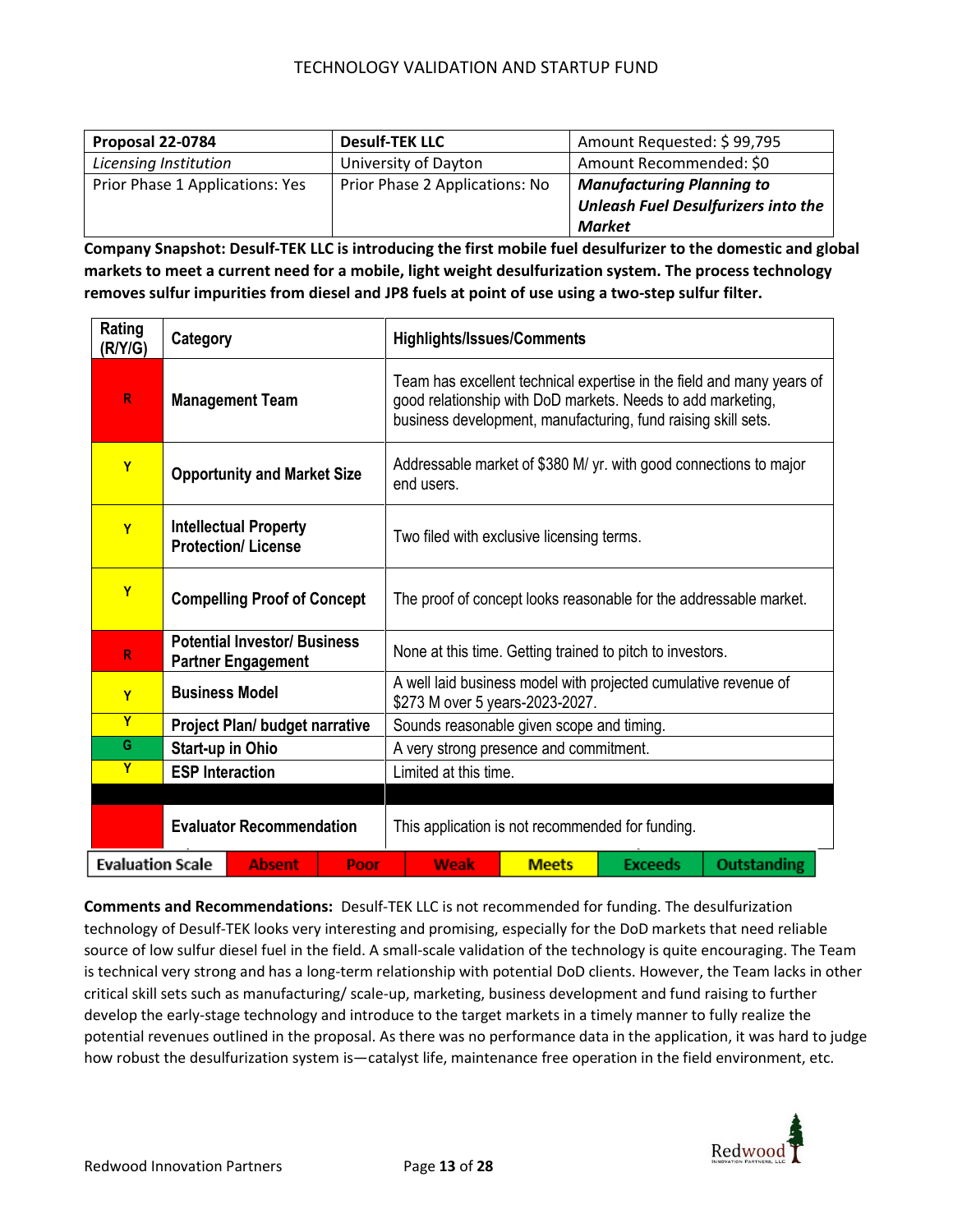| Proposal 22-0786               | <b>Earthen Made, LLC</b>       | Amount Requested: \$100,000               |
|--------------------------------|--------------------------------|-------------------------------------------|
| Licensing Institution          | University of Akron Research   | Amount Recommended: \$0                   |
|                                | Foundation                     |                                           |
| Prior Phase 1 Applications: No | Prior Phase 2 Applications: No | <b>Sustainably Manufacturing</b>          |
|                                |                                | <b>Artificial Limestone for Shoreline</b> |
|                                |                                | Protection                                |

**Company Snapshot: Shoreliner is a cementitious material made of recycled aggregate and industrial waste that is formed in the shape of dolomitic limestone to be used on shorelines to prevent erosion, flooding and negative impacts on critical infrastructure.**

| Rating<br>(R/Y/G)       | Category                                                         |                                       |      | <b>Highlights/Issues/Comments</b>                                                                                                              |  |  |  |  |  |
|-------------------------|------------------------------------------------------------------|---------------------------------------|------|------------------------------------------------------------------------------------------------------------------------------------------------|--|--|--|--|--|
| R                       | <b>Management Team</b>                                           |                                       |      | Team is composed of CEO and CTO-both with academic<br>background and experience. No marketing/ sales, manufacturing and<br>fund-raising skills |  |  |  |  |  |
| Y                       | <b>Opportunity and Market Size</b>                               |                                       |      | Addressable market in the Great Lakes region is projected as \$785<br>M over the lifetime.                                                     |  |  |  |  |  |
| R                       | <b>Intellectual Property</b><br><b>Protection/License</b>        |                                       |      | Preparing to file a provisional; not clear if this has been done. If done<br>rating would be a 3.                                              |  |  |  |  |  |
| Y                       | <b>Compelling Proof of Concept</b>                               |                                       |      | POC completed and TVSF funds to be deployed for mold fabrication/<br>producing several samples for field testing.                              |  |  |  |  |  |
| R                       | <b>Potential Investor/ Business</b><br><b>Partner Engagement</b> |                                       |      | None at this time; seems to have had some discussions with a few<br>VCs.                                                                       |  |  |  |  |  |
| Y                       | <b>Business Model</b>                                            |                                       |      | Seems reasonable with revenues of \$15 M in 2026 with a net income<br>of \$9 M.                                                                |  |  |  |  |  |
| Y                       |                                                                  | <b>Project Plan/ budget narrative</b> |      | Seems reasonable given scope and timing.                                                                                                       |  |  |  |  |  |
| $\overline{Y}$          | Start-up in Ohio                                                 |                                       |      | Staff are OH based and the market focus is in OH/ Lake region.                                                                                 |  |  |  |  |  |
| Ÿ                       | <b>ESP Interaction</b>                                           |                                       |      | Yes-UARF I-Corp; NSF I-Corp.                                                                                                                   |  |  |  |  |  |
|                         |                                                                  |                                       |      |                                                                                                                                                |  |  |  |  |  |
|                         | <b>Evaluator Recommendation</b>                                  |                                       |      | This proposal is not recommended for funding.                                                                                                  |  |  |  |  |  |
| <b>Evaluation Scale</b> |                                                                  | <b>Absent</b>                         | Poor | <b>Outstanding</b><br><b>Weak</b><br><b>Meets</b><br>Exceeds                                                                                   |  |  |  |  |  |

**Comments and Recommendations:** The technology based on recycled aggregate and industrial waste seems attractive with a lot of potential. However, stage of the development is too early to better understand its performance, as no data is given in the application. Target markets look reasonable and quite attractive. There is no discussion on the funds needed to manufacture sufficient volumes for early market entry/ validation. The Team lacks staff/ experience in marketing, business development, manufacturing, and sales to the two target markets municipalities and homeowners. Further, the Team lacks fund raising skills/ staff needed for executing the business plans.

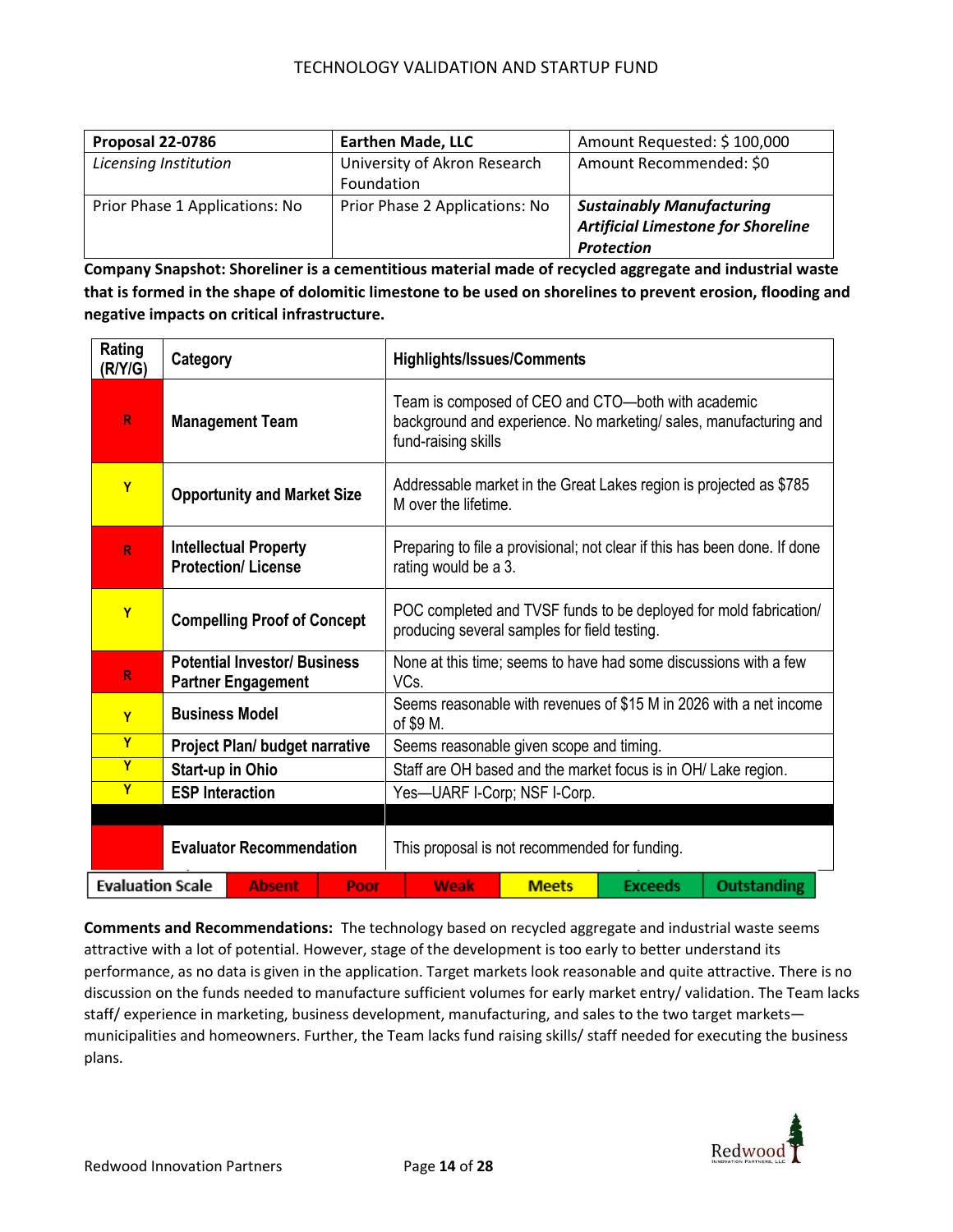| Proposal 22-0788               | <b>HyperPath Solutions</b>     | Amount Requested: \$150,000          |
|--------------------------------|--------------------------------|--------------------------------------|
| Licensing Institution          | Research Institute at          | Amount Recommended: \$0              |
|                                | Nationwide Children's Hospital |                                      |
| Prior Phase 1 Applications: No | Prior Phase 2 Applications: No | <b>HyperPath Solutions Pathology</b> |
|                                |                                | <b>Review Platform (HSPRP)</b>       |

### **Company Snapshot: HyperPath Solutions provides pathologists with a platform to help clients address continuing staff shortages with more efficient processes through algorithms and a digital image relabel tool.**

| Rating<br>(R/Y/G)                                | Category                                                         |                                       | <b>Highlights/Issues/Comments</b>                                                                                                                                                       |                                                                                                                                                                                                                      |                                                  |                    |  |  |
|--------------------------------------------------|------------------------------------------------------------------|---------------------------------------|-----------------------------------------------------------------------------------------------------------------------------------------------------------------------------------------|----------------------------------------------------------------------------------------------------------------------------------------------------------------------------------------------------------------------|--------------------------------------------------|--------------------|--|--|
| $\mathbf{Y}$                                     | <b>Management Team</b>                                           |                                       |                                                                                                                                                                                         | CEO and CTO were responsible for the initial creation of the software<br>being licensed from NCH. CEO has partnership and business<br>development experience. Advisor brings fund raising experience to<br>the team. |                                                  |                    |  |  |
| Y                                                | <b>Opportunity and Market Size</b>                               |                                       | Market segment and total addressable market identified. Need is<br>established with decreasing number of pathologists in US.                                                            |                                                                                                                                                                                                                      |                                                  |                    |  |  |
| Y                                                | <b>Intellectual Property</b><br><b>Protection/License</b>        |                                       | Copyrighted source code and custom image analysis algorithms plus<br>institutional knowledge are current IP. Plan to generate patentable<br>process and methods use patent application. |                                                                                                                                                                                                                      |                                                  |                    |  |  |
| Y                                                | <b>Compelling Proof of Concept</b>                               |                                       |                                                                                                                                                                                         | Currently used in academic and research markets. Market need<br>exists in US due to declining number of pathologists.                                                                                                |                                                  |                    |  |  |
| Y                                                | <b>Potential Investor/ Business</b><br><b>Partner Engagement</b> |                                       |                                                                                                                                                                                         | Potential investors and business partners discussed in interview.                                                                                                                                                    |                                                  |                    |  |  |
| R                                                | <b>Business Model</b>                                            |                                       | Pro forma provided with assumptions. Path to obtain FDA clearance<br>not being pursued by company. Revenue and gross profit optimistic.                                                 |                                                                                                                                                                                                                      |                                                  |                    |  |  |
| Ÿ                                                |                                                                  | <b>Project Plan/ budget narrative</b> |                                                                                                                                                                                         | Budget is consistent with completion of project within 1 year.                                                                                                                                                       |                                                  |                    |  |  |
| G.                                               | Start-up in Ohio                                                 |                                       |                                                                                                                                                                                         | Startup exists and plan to add significant FTEs by year 5.                                                                                                                                                           |                                                  |                    |  |  |
| Y                                                | <b>ESP Interaction</b>                                           |                                       |                                                                                                                                                                                         | Engaged with Rev1. Participant-Customer Learning Lab Oct/Nov '21.                                                                                                                                                    |                                                  |                    |  |  |
|                                                  |                                                                  |                                       |                                                                                                                                                                                         |                                                                                                                                                                                                                      |                                                  |                    |  |  |
| <b>Evaluator Recommendation</b>                  |                                                                  |                                       |                                                                                                                                                                                         |                                                                                                                                                                                                                      | This application is not recommended for funding. |                    |  |  |
| <b>Evaluation Scale</b><br><b>Absent</b><br>Poor |                                                                  |                                       | Weak                                                                                                                                                                                    | <b>Meets</b>                                                                                                                                                                                                         | <b>Exceeds</b>                                   | <b>Outstanding</b> |  |  |

**Comments and Recommendations:** CEO and CTO were part of team at NCH to develop software, where it is used at NCH. Three potential investors discussed during interview process, only one identified. Details of earlystage potential business partner discussions were not provided. Pro forma projections optimistic. If applicant wishes to reapply, it is suggested that the TVSF format be used and that the business model be clearly detailed with number of customers who could use product without FDA clearance as Company states they do not plan to pursue FDA clearance, but wait for others to do so. Limited understanding demonstrated of what is needed to obtain FDA clearance.

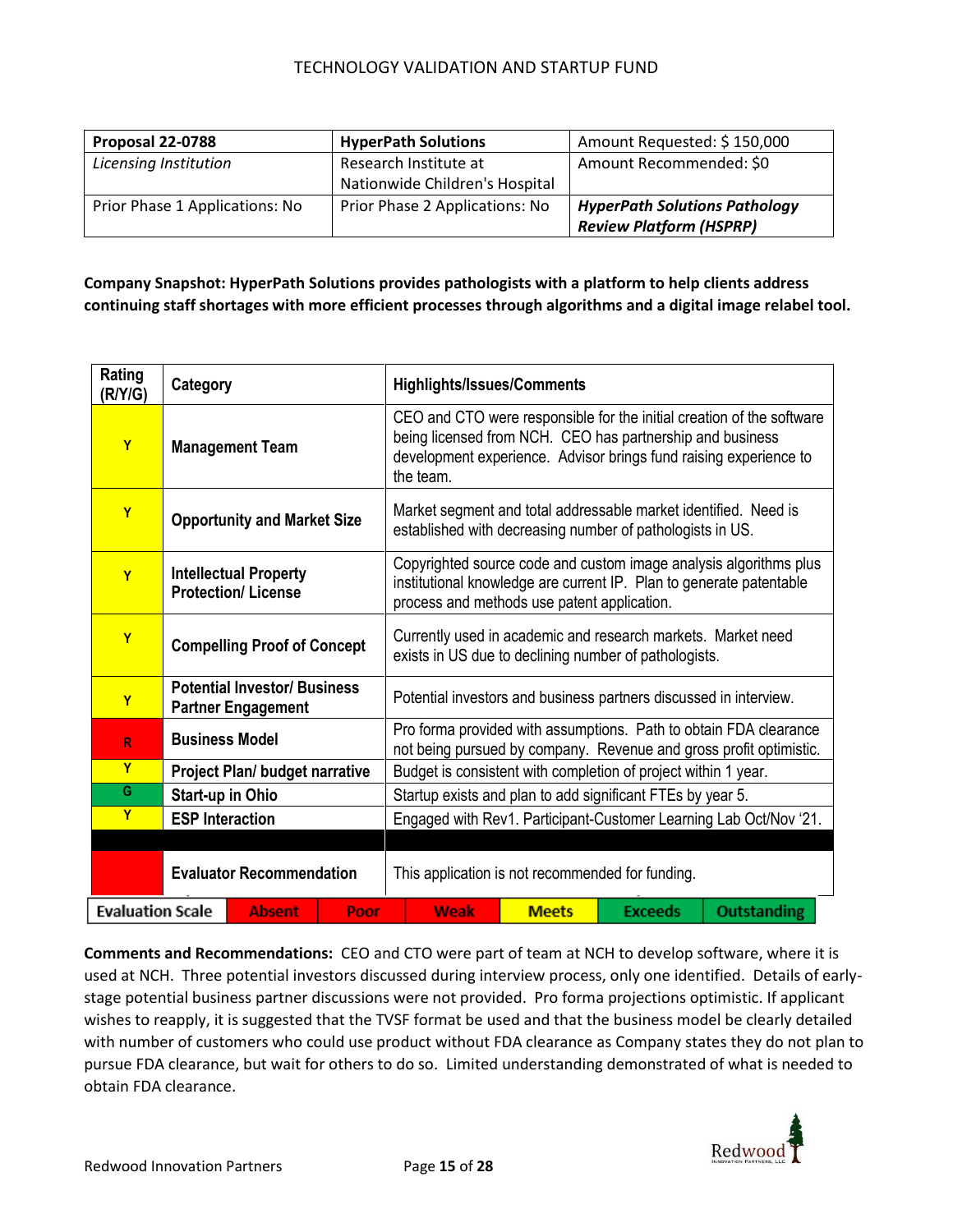| Proposal 22-0789               | Ignyte Assurance Platform      | Amount Requested: \$100,000  |
|--------------------------------|--------------------------------|------------------------------|
| Licensing Institution          | U.S. Navy                      | Amount Recommended: \$0      |
| Prior Phase 1 Applications: No | Prior Phase 2 Applications: No | <b>Cyber Risk Management</b> |

**Company Snapshot: Ignyte Assurance Platform™ focuses on combining learning, linguistics, and data analysis to solve the complex cybersecurity risk management problem for small businesses looking to achieve the DoD's Cybersecurity Maturity Model Certification (CMMC) compliance.**

| Rating<br>(R/Y/G)                                | Category                                                         |                                                  | <b>Highlights/Issues/Comments</b>                                                                                                                                     |              |                |                    |  |
|--------------------------------------------------|------------------------------------------------------------------|--------------------------------------------------|-----------------------------------------------------------------------------------------------------------------------------------------------------------------------|--------------|----------------|--------------------|--|
| Y                                                | <b>Management Team</b>                                           |                                                  | The team has strong technical experience, market knowledge /<br>access and growing entrepreneurial success.                                                           |              |                |                    |  |
| G                                                | <b>Opportunity and Market Size</b>                               |                                                  | The market for assisting small businesses to ensure the security of<br>their software is large, growing and being actively driven by the US<br>Department of Defense. |              |                |                    |  |
| Y                                                | <b>Intellectual Property</b><br><b>Protection/License</b>        |                                                  | A NAVY patent for CyberKnight, an efficient software scanning<br>algorithm, has been issued and licensing discussions are underway.                                   |              |                |                    |  |
| Y                                                | <b>Compelling Proof of Concept</b>                               |                                                  | The proposed Proof of Concept is well conceived to create value for<br>the company.                                                                                   |              |                |                    |  |
| Y                                                | <b>Potential Investor/ Business</b><br><b>Partner Engagement</b> |                                                  | The company has had initial discussions with local / regional<br>potential investors. Addition of potential strategics is suggested.                                  |              |                |                    |  |
| R                                                | <b>Business Model</b>                                            |                                                  | The proforma is not attractive in top or bottom line. A more<br>attractive pro-forma with creditable discussion is needed.                                            |              |                |                    |  |
| Y                                                | <b>Project Plan/ budget narrative</b>                            |                                                  | The project plan is well conceived and seems quite optimistic.                                                                                                        |              |                |                    |  |
| G                                                | Start-up in Ohio                                                 |                                                  | The Ohio roots of the company are strong.                                                                                                                             |              |                |                    |  |
| Y                                                | <b>ESP Interaction</b>                                           |                                                  | There is clear engagement with the Entrepreneurs' Center.                                                                                                             |              |                |                    |  |
| <b>Evaluator Recommendation</b>                  |                                                                  | This application is not recommended for funding. |                                                                                                                                                                       |              |                |                    |  |
| <b>Evaluation Scale</b><br><b>Absent</b><br>Poor |                                                                  |                                                  | Weak                                                                                                                                                                  | <b>Meets</b> | <b>Exceeds</b> | <b>Outstanding</b> |  |

**Comments and Recommendations:** Ignyte's target market and intended offering are attractive. Should the company choose to reapply, they need to provide a creditable business model and corresponding narrative with substantially higher revenue and profit than in the application.

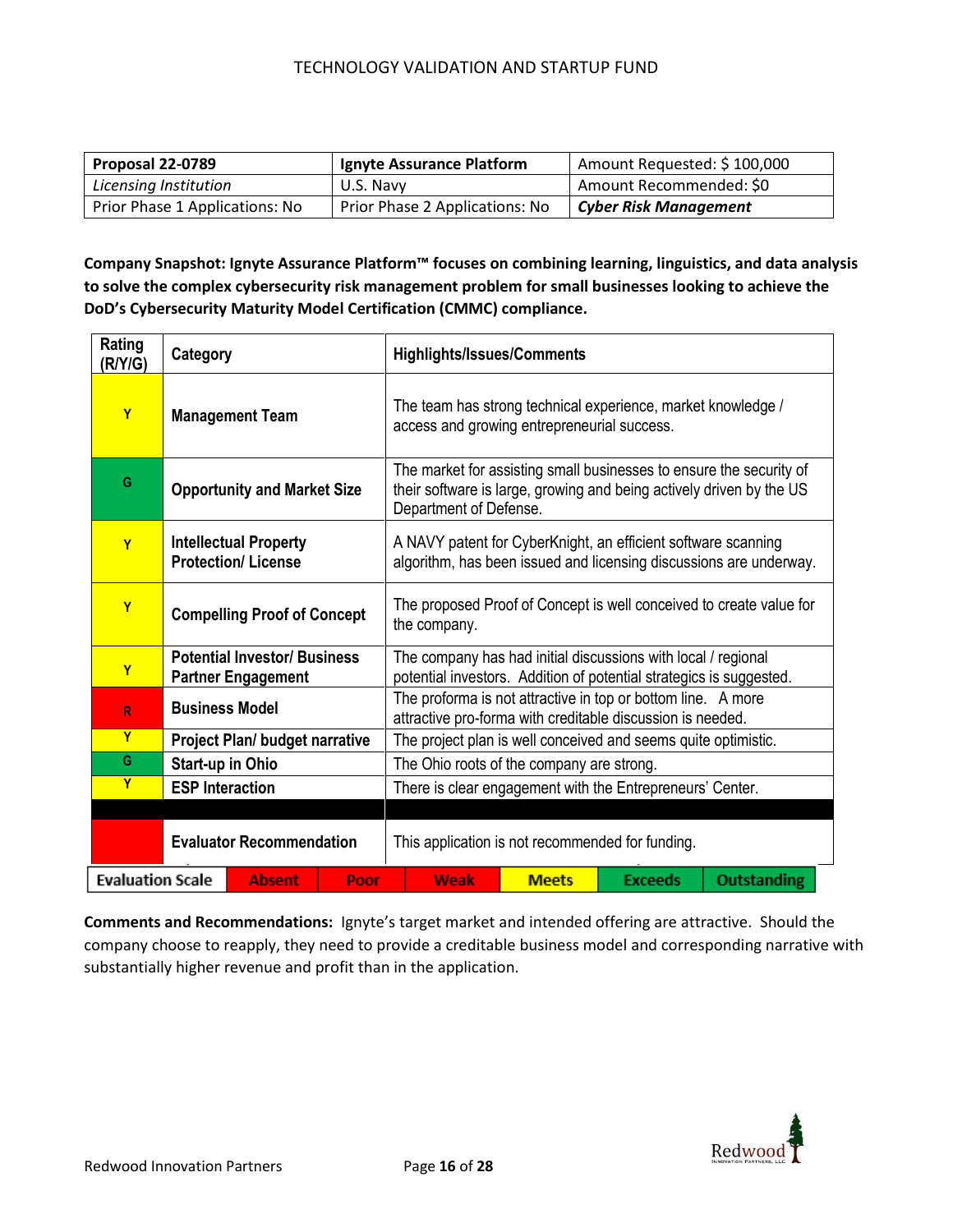| Proposal 22-0790               | Neural Ear                     | Amount Requested: \$100,000 |
|--------------------------------|--------------------------------|-----------------------------|
| Licensing Institution          | <b>Ohio State University</b>   | Amount Recommended: \$0     |
| Prior Phase 1 Applications: No | Prior Phase 2 Applications: No | Neural Ear                  |

**Company Snapshot: Neural Ear will leverage hearing aid technologies assisted by machine learning and algorithms that filter out random sounds in noisy environments ("the cocktail party problem"), thereby helping the wearer to increase speech understanding.**

| Rating<br>(R/Y/G)                                | Category                                            |                                                  | <b>Highlights/Issues/Comments</b>                                                                                                                                                                     |                                                                                                                                                                                                                                                            |                |                    |  |                                                                         |
|--------------------------------------------------|-----------------------------------------------------|--------------------------------------------------|-------------------------------------------------------------------------------------------------------------------------------------------------------------------------------------------------------|------------------------------------------------------------------------------------------------------------------------------------------------------------------------------------------------------------------------------------------------------------|----------------|--------------------|--|-------------------------------------------------------------------------|
| Y                                                | <b>Management Team</b>                              |                                                  |                                                                                                                                                                                                       | On paper, the team is well qualified. It is not clear from Linked In<br>postings that the principals have the bandwidth for their claimed<br>commitments to this company. In addition, the application seems<br>inconsistent with the team qualifications. |                |                    |  |                                                                         |
| Y                                                | <b>Opportunity and Market Size</b>                  |                                                  | There is likely a significant market for this product. The write-up does<br>not provide a clear explanation of the pricing rationale. And, a claimed<br>market of \$85M is of limited attractiveness. |                                                                                                                                                                                                                                                            |                |                    |  |                                                                         |
| Y                                                | <b>Intellectual Property Protection/</b><br>License |                                                  | There are two filings that are relevant. One patent has issued. It would<br>be helpful to discuss how infringement by others might be detected.                                                       |                                                                                                                                                                                                                                                            |                |                    |  |                                                                         |
| R                                                | <b>Compelling Proof of Concept</b>                  |                                                  | The proof arising from this project does not have specific performance or<br>cost goals and is overall very vague.                                                                                    |                                                                                                                                                                                                                                                            |                |                    |  |                                                                         |
| R                                                | <b>Potential Investor/ Business</b>                 |                                                  |                                                                                                                                                                                                       |                                                                                                                                                                                                                                                            |                |                    |  | The need for investor/partner engagement is clear from the application. |
| $\mathsf{R}$                                     | <b>Partner Engagement</b><br><b>Business Model</b>  |                                                  | The extent of this engagement is not described.<br>Market penetration plan is to work with a strategic followed by direct<br>sales. Projected income is difficult to justify with the limited data.   |                                                                                                                                                                                                                                                            |                |                    |  |                                                                         |
| $\mathsf R$                                      |                                                     | Project Plan/ budget narrative                   |                                                                                                                                                                                                       | Project plan is very vague in scope, tasks and price.                                                                                                                                                                                                      |                |                    |  |                                                                         |
| R                                                | Start-up in Ohio                                    |                                                  |                                                                                                                                                                                                       | The employment of one to two people is of low economic impact.                                                                                                                                                                                             |                |                    |  |                                                                         |
| Y                                                | <b>ESP Interaction</b>                              |                                                  | The level of input Rev1 had to this application is not clear.                                                                                                                                         |                                                                                                                                                                                                                                                            |                |                    |  |                                                                         |
|                                                  |                                                     |                                                  |                                                                                                                                                                                                       |                                                                                                                                                                                                                                                            |                |                    |  |                                                                         |
| <b>Evaluator Recommendation</b>                  |                                                     | This application is not recommended for funding. |                                                                                                                                                                                                       |                                                                                                                                                                                                                                                            |                |                    |  |                                                                         |
| <b>Evaluation Scale</b><br><b>Absent</b><br>Poor |                                                     |                                                  | Weak                                                                                                                                                                                                  | <b>Meets</b>                                                                                                                                                                                                                                               | <b>Exceeds</b> | <b>Outstanding</b> |  |                                                                         |

**Comments and Recommendations:** The market need targeted by this application is likely large. The application does not clearly describe the addressable market, how the product will be developed or specific performance advantages versus competitors. In addition, the project plan is very vague and the business model lacks the detail needed to be creditable. This application is not recommended for funding.

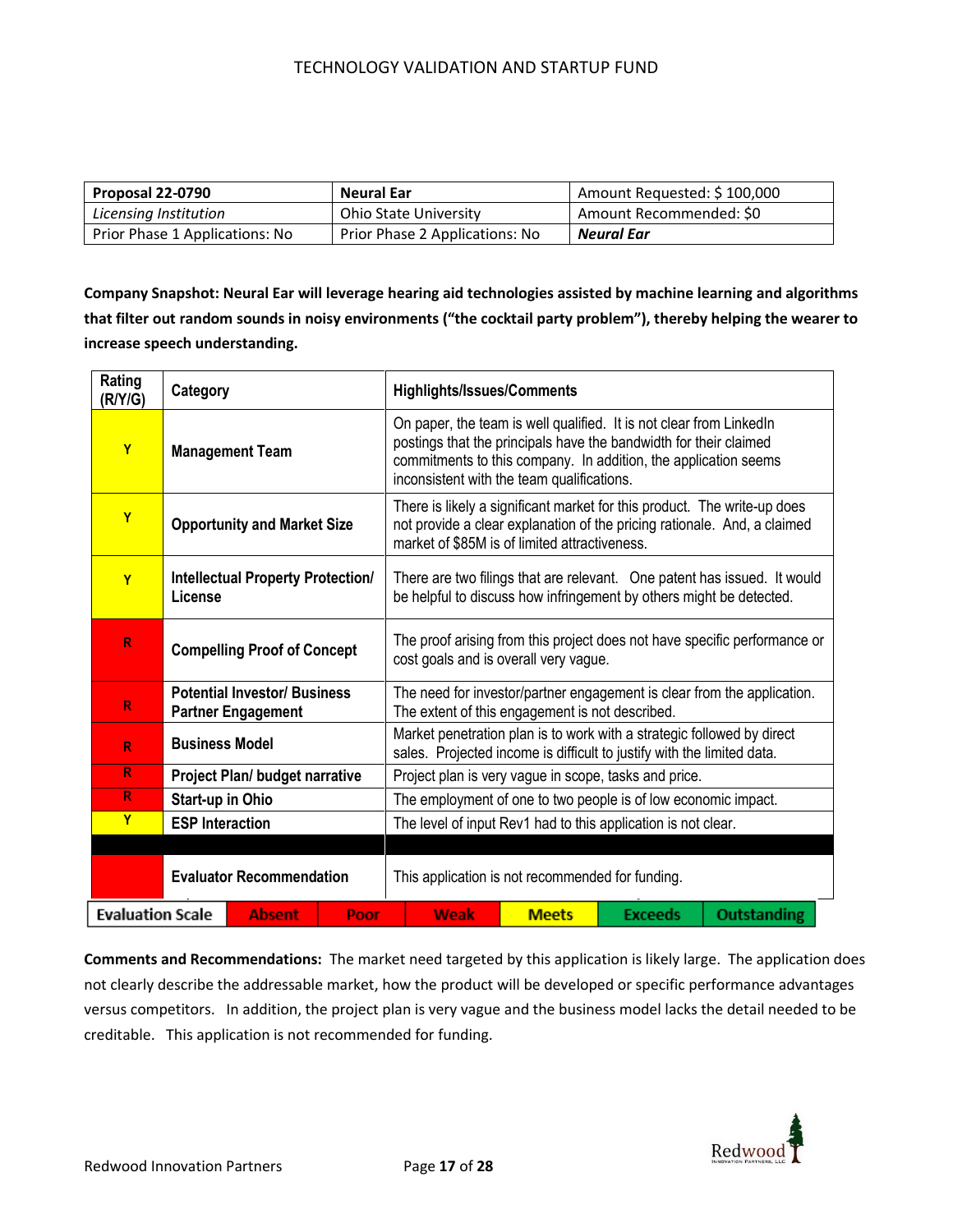| Proposal 22-0791               | <b>Pneumaeon LLC</b>           | Amount Requested: \$125,000   |
|--------------------------------|--------------------------------|-------------------------------|
| Licensing Institution          | The Cleveland Clinic           | Amount Recommended: \$0       |
|                                | Foundation                     |                               |
| Prior Phase 1 Applications: No | Prior Phase 2 Applications: No | Pneumaeon - innovative airway |
|                                |                                | management                    |

**Company Snapshot: Pneumaeon's intention is to provide hospital-acquired pneumonia patients with a novel and effective solution which allows for adequate care prior to the need for intubation, and with the hope that it can result in fewer intubations overall.** 

| Rating<br>(R/Y/G)                                | Category                                                         |                                                  | <b>Highlights/Issues/Comments</b>         |                                                                                                                                                                                                                                             |                    |  |  |  |
|--------------------------------------------------|------------------------------------------------------------------|--------------------------------------------------|-------------------------------------------|---------------------------------------------------------------------------------------------------------------------------------------------------------------------------------------------------------------------------------------------|--------------------|--|--|--|
| R                                                | <b>Management Team</b>                                           |                                                  |                                           | Team is inexperienced and were all fellows of the Cleveland<br>NeuroDesign Innovation Fellowship in early 2021. Need to add<br>experienced entrepreneurial, commercialization, fund raising and<br>business development skills to the team. |                    |  |  |  |
| R                                                | <b>Opportunity and Market Size</b>                               |                                                  |                                           | Market is identified as airway management devices. TAM identified<br>as patients who are critically ill.                                                                                                                                    |                    |  |  |  |
| Y                                                | <b>Intellectual Property</b><br><b>Protection/License</b>        |                                                  |                                           | Provisional patent filed. Applicant states that novel key features exist<br>and a patentability and freedom to operate have been conducted on<br>both technologies.                                                                         |                    |  |  |  |
| R                                                | <b>Compelling Proof of Concept</b>                               |                                                  |                                           | Unclear whether the products meet specific market needs. Limited<br>input received from potential users of the products.                                                                                                                    |                    |  |  |  |
| R                                                | <b>Potential Investor/ Business</b><br><b>Partner Engagement</b> |                                                  |                                           | No engagement with any potential investor or business partner<br>described in application.                                                                                                                                                  |                    |  |  |  |
| R                                                | <b>Business Model</b>                                            |                                                  |                                           | A generic Business Model to sell to ICU purchasing committees is<br>identified. Budget table lacking detail of revenue, manufacturing, etc.                                                                                                 |                    |  |  |  |
| R                                                |                                                                  | <b>Project Plan/ budget narrative</b>            |                                           | Project plan section does not delineate use of funds.                                                                                                                                                                                       |                    |  |  |  |
| Y                                                | Start-up in Ohio                                                 |                                                  |                                           | Applicant states that company will be retained in Ohio.                                                                                                                                                                                     |                    |  |  |  |
| Ÿ                                                | <b>ESP Interaction</b>                                           |                                                  | Three founders interacted with JumpStart. |                                                                                                                                                                                                                                             |                    |  |  |  |
|                                                  |                                                                  |                                                  |                                           |                                                                                                                                                                                                                                             |                    |  |  |  |
| <b>Evaluator Recommendation</b>                  |                                                                  | This application is not recommended for funding. |                                           |                                                                                                                                                                                                                                             |                    |  |  |  |
| <b>Evaluation Scale</b><br><b>Absent</b><br>Poor |                                                                  | Weak                                             | <b>Meets</b>                              | <b>Exceeds</b>                                                                                                                                                                                                                              | <b>Outstanding</b> |  |  |  |

**Comments and Recommendations:** Overall, the application lacked details in most areas of the proposal. Should the team wish to reapply, they would do well to follow the TVSF RFP guidelines and also obtain more structured guidance from an ESP and help in providing the details necessary for an application to TVSF. These include, but are not limited to project plan use of funds and budget narrative, business model, discussions with potential investor and/or business partners, delineating the market need and the differentiators of these products to current commodity products on the market, TAM for these product replacements and team.

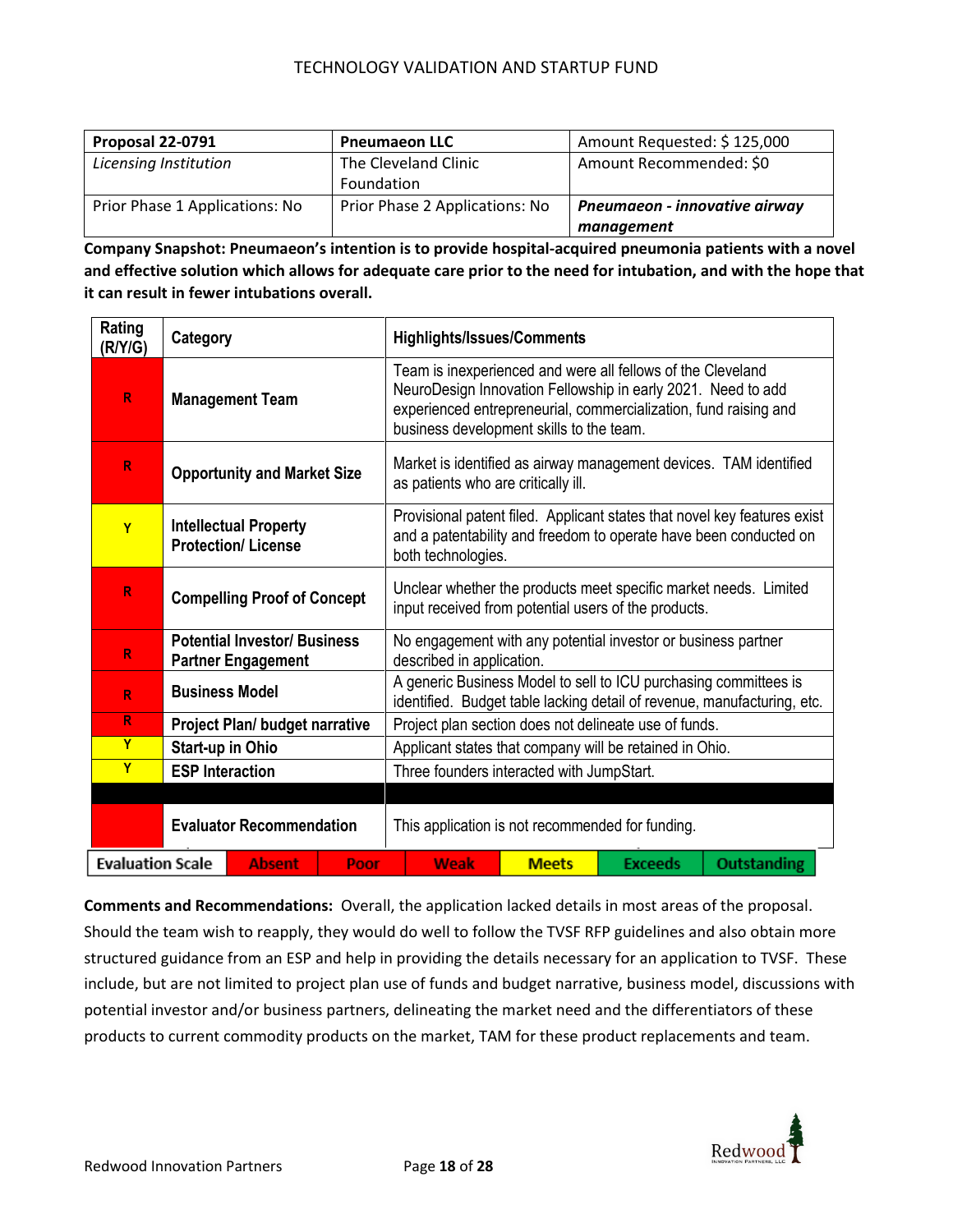### 4) Round 27 Analysis

Figure 1 shows the proposal activity and funding recommendations by technology source for Phase 2 proposals. OSU was the most active with five submissions followed by two submissions from the Cleveland Clinic Foundation and one submission each from University of Toledo, Cincinnati Children's Hospital, University of Dayton, Naval Surface Warfare Center, University of Akron, Nationwide Children's Hospital and the US Navy. Two applications from OSU and one each from University of Toledo, Cincinnati Children's Hospital, Naval Surface Warfare Center and the Cleveland Clinic Foundation are recommended for funding.



#### **Figure 1. Round 27 Funding by Technology Source**

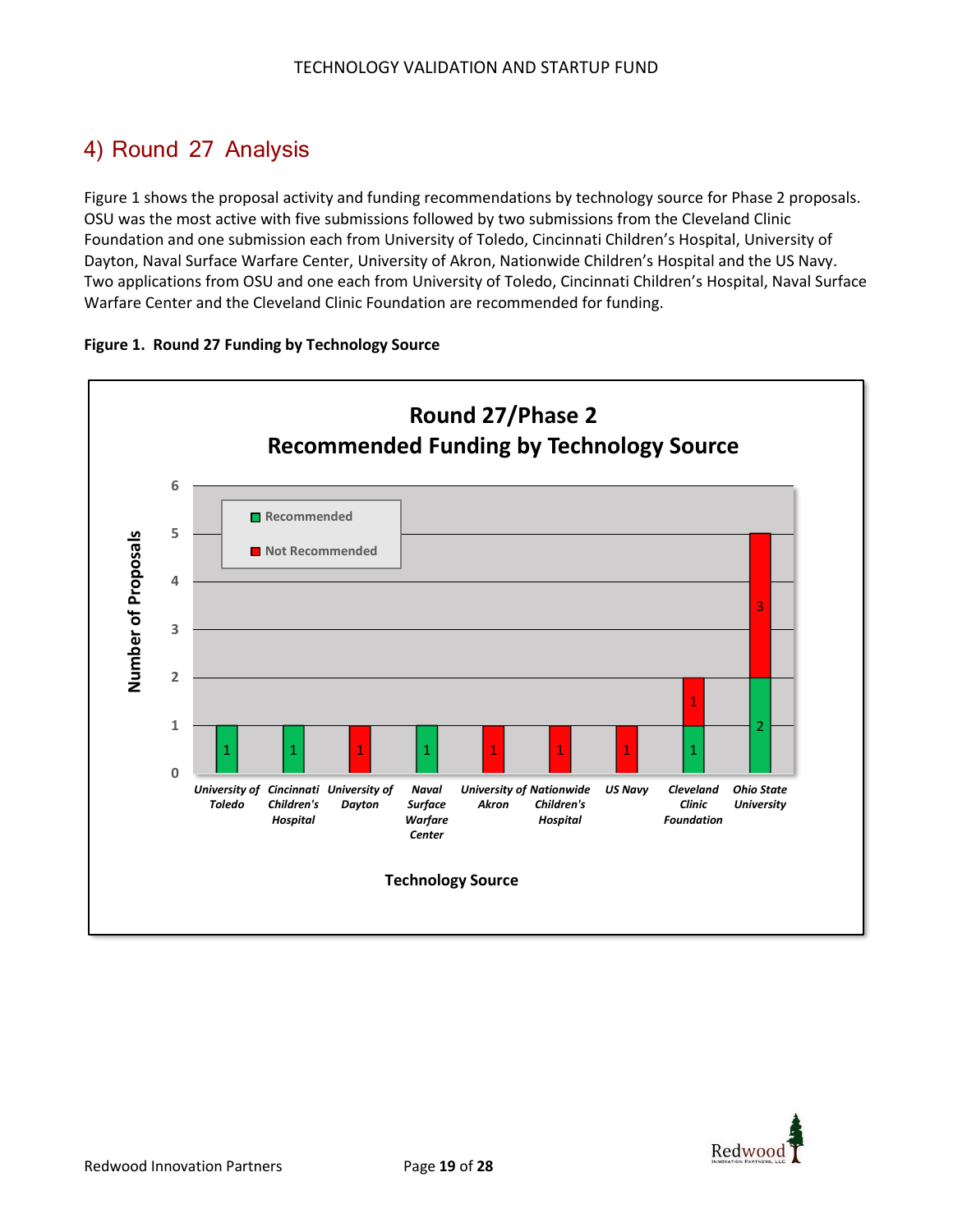Figure 2 depicts Phase 2 proposal activity and funding recommendations by Third Frontier focus area. In Round 27, eight of the fourteen proposals (57%) are in Biomedical/Life Sciences, two of the fourteen in each of Energy (14%) and Software/Information Technology (14%), and one each in Advanced Materials (7%) and Sensors (7%). Five of fourteen in Biomedical/Life Sciences (36%) and one of the fourteen in Software/Information Technology (7%) are recommended for funding. This round represents 57% in Third Frontier Technology areas that are Biomedical/Life Sciences. The previous seven rounds have averaged 65% of the applications in Biomedical/Life Sciences. Round 26 was the only round of the last seven rounds that Biomedical/ Life Sciences was in the minority of applications (43%).





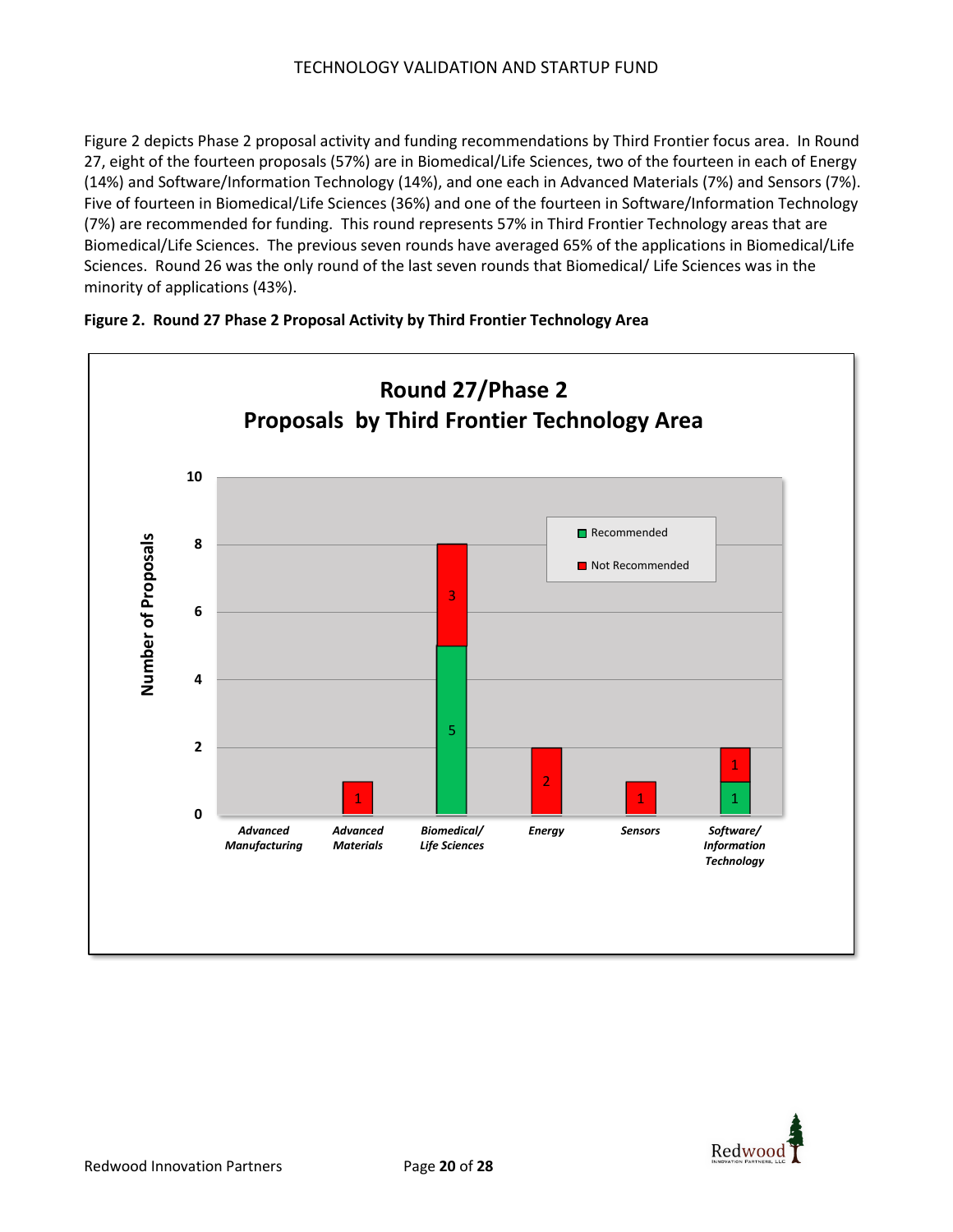Figure 3 shows the aggregate ratings by evaluation criteria for all Phase 2 proposals. Setting aside the Start-up in Ohio and ESP Interaction categories, the quality of the intellectual property and market opportunity were the strongest categories in Round 27. Business model was rated as the weakest, followed by Investor/partner and Management team.

#### **Figure 3. Round 27 Phase 2 Proposal Rating Summary**



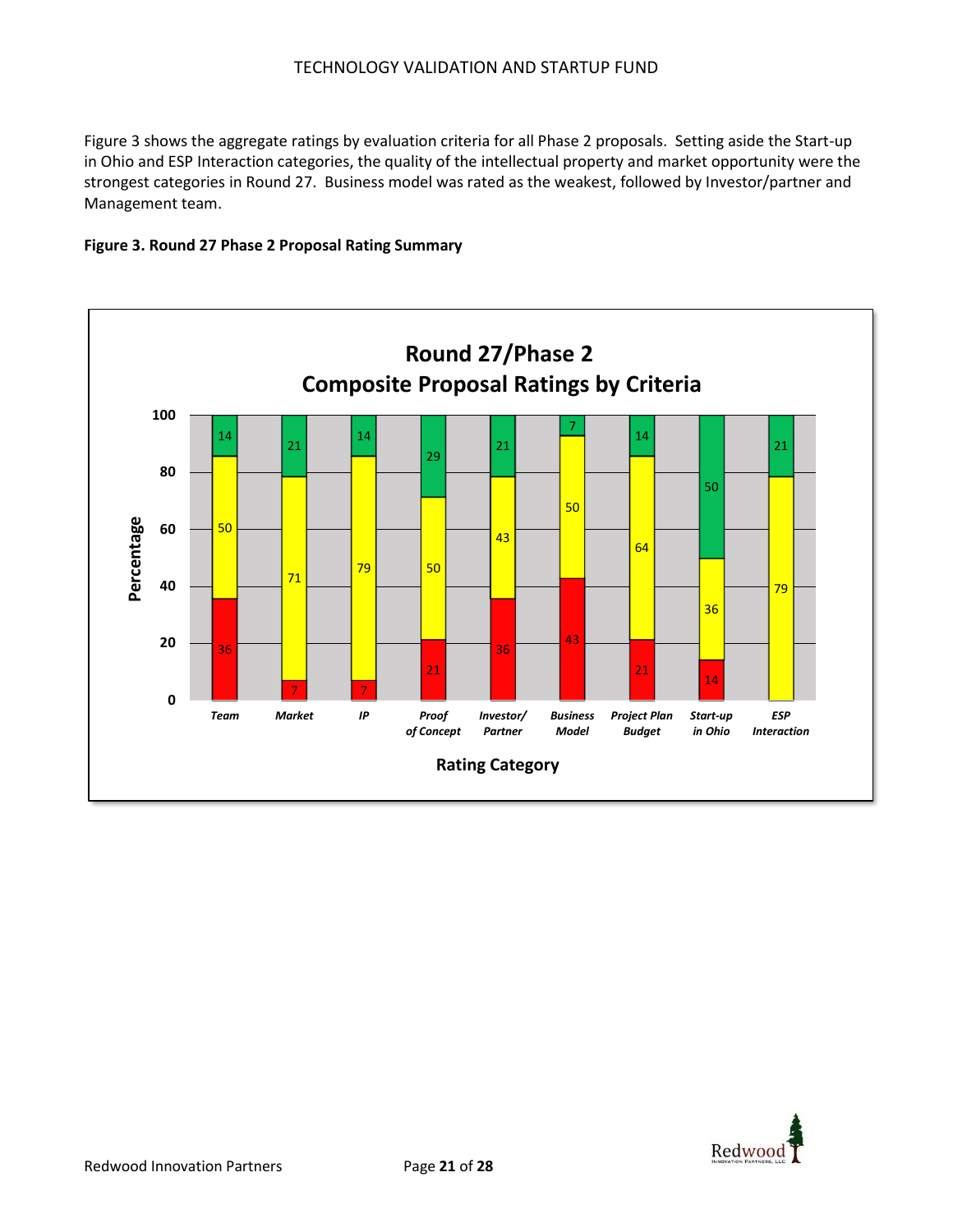Figure 4 shows the percent meets or exceeds of the business model by Round. In the previous seven Rounds, business model was the lowest rating in Rounds 20-23 (53% average > meets). The RFP was revised to elicit stronger business models and it appears that the proposals have provided stronger business models in Rounds 24 and 25 (80% average  $\geq$  meets). Round 26 dropped to only 28%  $\geq$  meets. In Round 27, business model was 57% > meets that is comparable to the 53% average > meets prior to revision of the RFP. Average for the past eight rounds is 57%. Further rounds will be monitored to see if the drop in the last two rounds is an anomaly or if the improvement from Rounds 24 and 25 continues.

#### **Figure 4: Rounds 20 to 27 Phase 2 Analysis of Business Model**



#### **Carry Through and Reapplication**

Phase 1 Carry Through: There were 2 Phase 2 applicants that previously received Phase 1 funding. One was recommended for funding.

There were four Phase 2 reapplications. One application submitted for the third time and was recommended for funding. Three were second time submissions and one was recommended for funding.

### 5) Recommendations

Biomedical/ Life Sciences applications have been in the majority of the applications in 7 of the last 8 rounds. It is recommended that active outreach efforts be developed to encourage more proposals in other Third Frontier Technology areas that reflect the diverse markets and economic activities in the State.

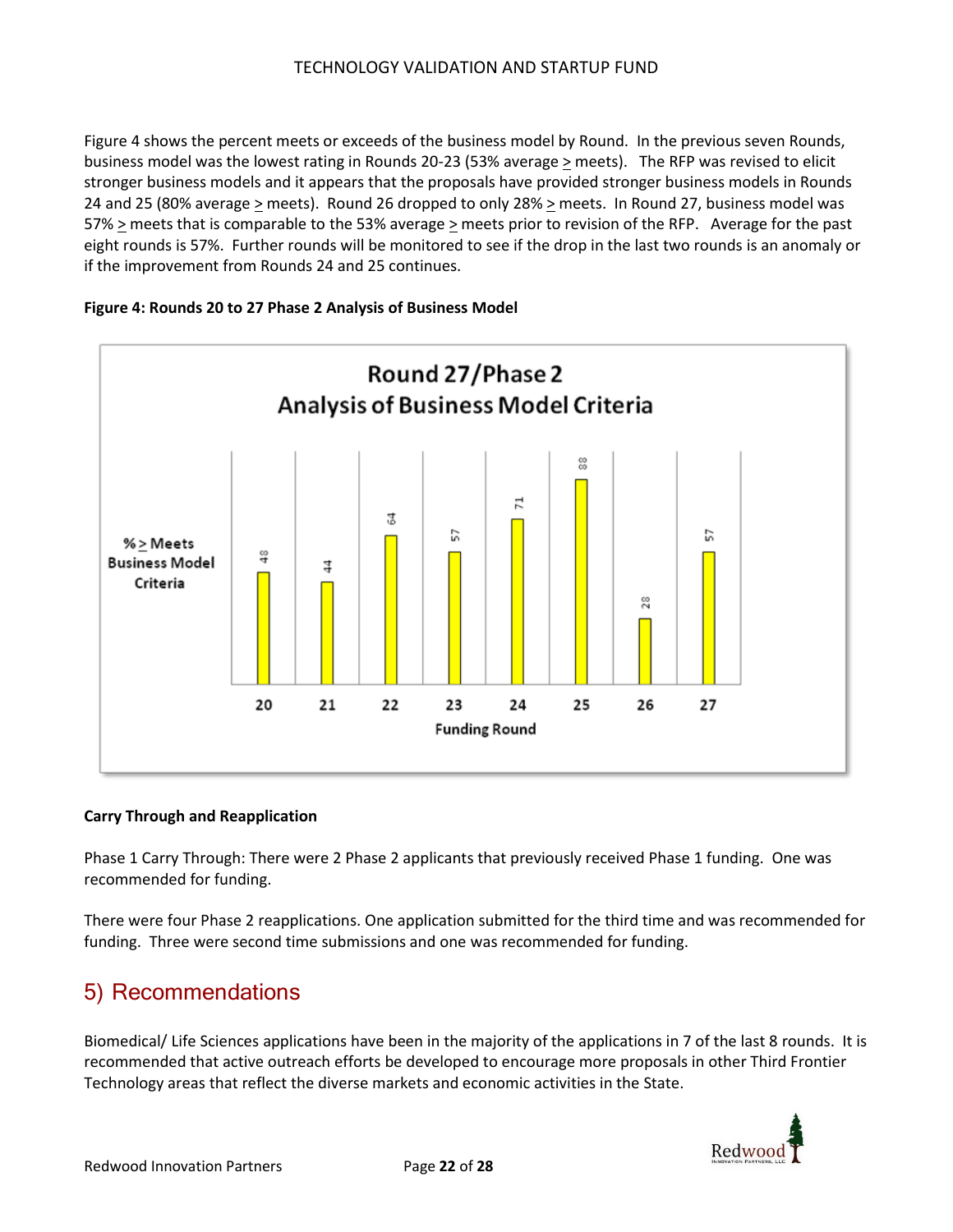### Appendix I

### Summary of Redwood team and qualifications

Redwood, as a company, has been providing technology commercialization services for over 8 years while each team member has been active in this field for over 25 years.

Each Redwood team member

- possesses an advanced technical degree and extensive business proficiency
- has worked across the spectrum of technology commercialization from invention to successful market introduction
- understands how to assess a concept case from the perspective of aligning technologies to product applications in specific markets
- has lived, both conceptually and literally, the iterative process of understanding market needs and wants, value chains and who the customers are within the value chain

Team members have all worked for major corporations, research institutions, venture capital firms and technology start-up companies gaining a comprehensive understanding of what is necessary for development teams to successfully commercialize a technology. The Redwood team has served as evaluators for the Ohio Advanced Manufacturing program and an individual team member served as an evaluator for CALF, TIP and IOF loan programs for over a decade.

The four members of the Redwood team are highly qualified evaluators for the TVSF program and have combined experience and expertise in the following areas (combined years):

Commercializing technology into market pulled products (125+ years)

Market/Technology Assessment (140+ years)

Startup/ Spin out companies (50+ years)

Board member/Advisor to Startups (30+ years)

Evaluating/ monitoring RFPs/ Funding selection (40+ years)

The following is a brief summary of the four principal team members used in this evaluation Round.

### **John McArdle**

- BE, Manhattan College, MS, Northeastern University, Chemical Engineering
- MBA, Finance / International Business, University of Chicago (Booth School of Business)

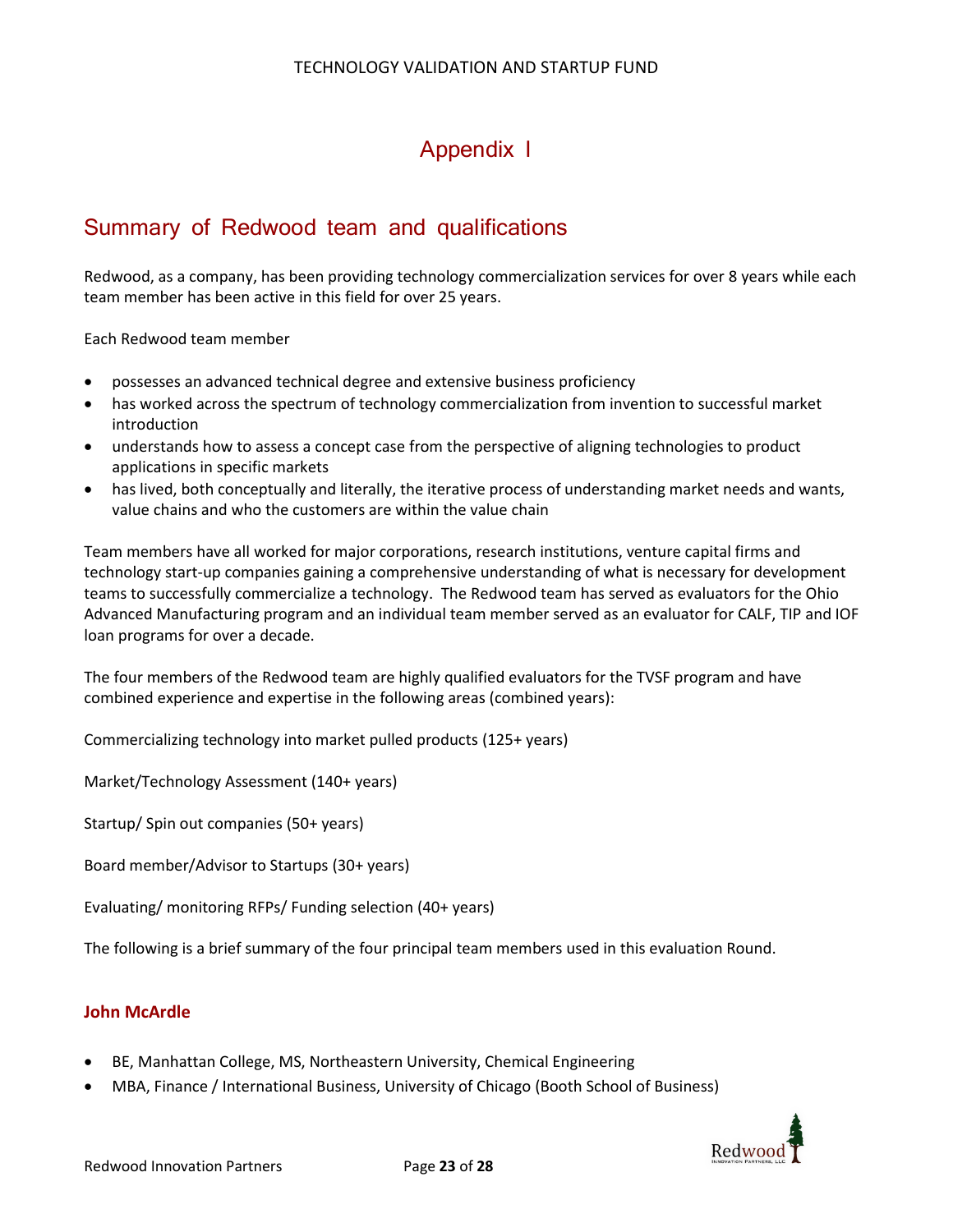- Former Business Development Manager, Battelle
- Former Product Line Manager Koch Industries
- Former Technical Sales Manager, Allied Signal Corporation
- Extensive experience in energy, water/ wastewater treatment and environmental remediation technologies
- Successful track record of introducing innovative technologies for a variety of municipal, industrial, and military applications in domestic and overseas markets.

### **Jim Sonnett**

- BS, University of Virginia, MS, University of Massachusetts, PhD, University of Delaware, all in chemical engineering
- Former Vice President Science and Technology, Battelle Health & Life Sciences
- Former R&D Leader W. L. Gore & Associates and E. I. DuPont
- Built and led high impact innovation organizations in aerospace, electronics, and life sciences
- Former Board Member Velocys, Ventaira, Battelle Ventures
- Adjunct professor Ohio State University Fisher School of Business

### **Susan Stanton**

- BS, Millersville University, Chemistry, MPh, Syracuse University, Organic Chemistry, PhD, University of Rochester, Organic Chemistry
- Personally developed 12+ products and led new product development teams at Mobay, Alcoa & Nexicor
- Holder of 10+ patents
- Former VP Market and Technology Assessment at the National Technology Transfer Center
- Over 10 years as an angel investor in technology-based startups
- Over 10 years as an evaluator for Ohio Third Frontier funds including IOF, CALF and TIP
- Over 6 years teaching market and business analytics to STEM graduate and post doc students.

### **Bhima Vijayendran**

- BS, University of Madras, MS, University of Madras, PhD, University of Southern California in Polymer and Surface Science, MBA, University of New Haven
- Former Senior Research Leader and Vice President Business Development, Battelle Memorial Institute; Chief Research Officer, Battelle Science and Technology, Malaysia
- Former Director, Discovery Research, PPG Industries
- Recognized as one of the leading authorities on advanced materials, special chemical and polymer systems in numerous markets including: Renewable and clean technology, Energy, Nano Technology and Industrial Products.
- Recipient of ten R&D 100 awards and over 100 patents and numerous other awards.

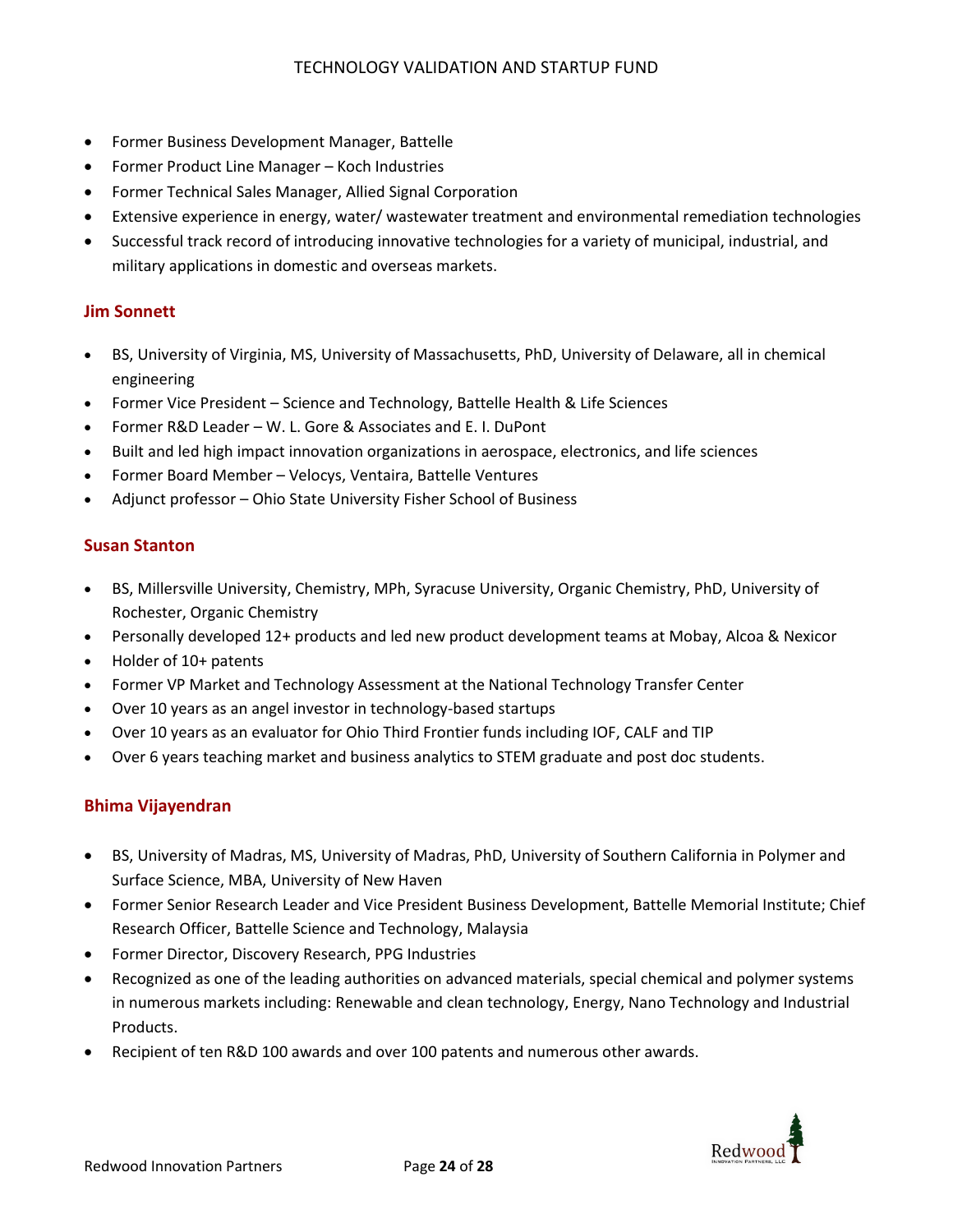### Appendix 2

### TVSF objectives and phases

The Technology Validation and Start-up Fund (TVSF) provides grants under two phases to transition technology from Ohio Eligible Research Institutions into the marketplace through Ohio start-up companies. Under Phase 1, Ohio Research Institutions may apply for a pool of funds to support validation/ proof that will directly impact and enhance both the commercial viability of their unlicensed technologies and ability to support a start-up company. Under Phase 2, Ohio start-up and young companies may apply for funding to commercialize a technology they intend to license from a university or an Ohio research institution.

The goals of Phase 1 include:

- Generate the proof needed to move technologies to the point that they are either ready to be licensed by an Ohio start-up company or deemed unfeasible for commercialization. The institutions are encouraged to work with potential Ohio licensees to identify the proof needed.
- Perform validation activities such as demonstration and assessment of critical failure points in subsequent development, prototyping, scale-up and commercialization in order to generate this proof with strong preference for these activities being performed by an independent  $3^{rd}$  party source.

The goals of Phase 2 include:

- Accelerate the commercialization of technology by Ohio start-up companies that license technology developed at Eligible Institutions during the critical early stage of life of the company.
- Generate the proof needed to move technology to the point where it is able to be commercialized or additional funds for commercialization can be raised. A clearly identified path to subsequent funding opportunities and working directly with potential investors to define the proof needed for investment into the company is strongly encouraged.
- Funded activities may include, but may not be limited to, beta prototype development and deployment to potential customers for testing and evaluation and market research/ business development in order to generate the proof needed.

Based upon these goals, the proposal evaluation criteria were developed. The proposals were then evaluated based on the criteria.

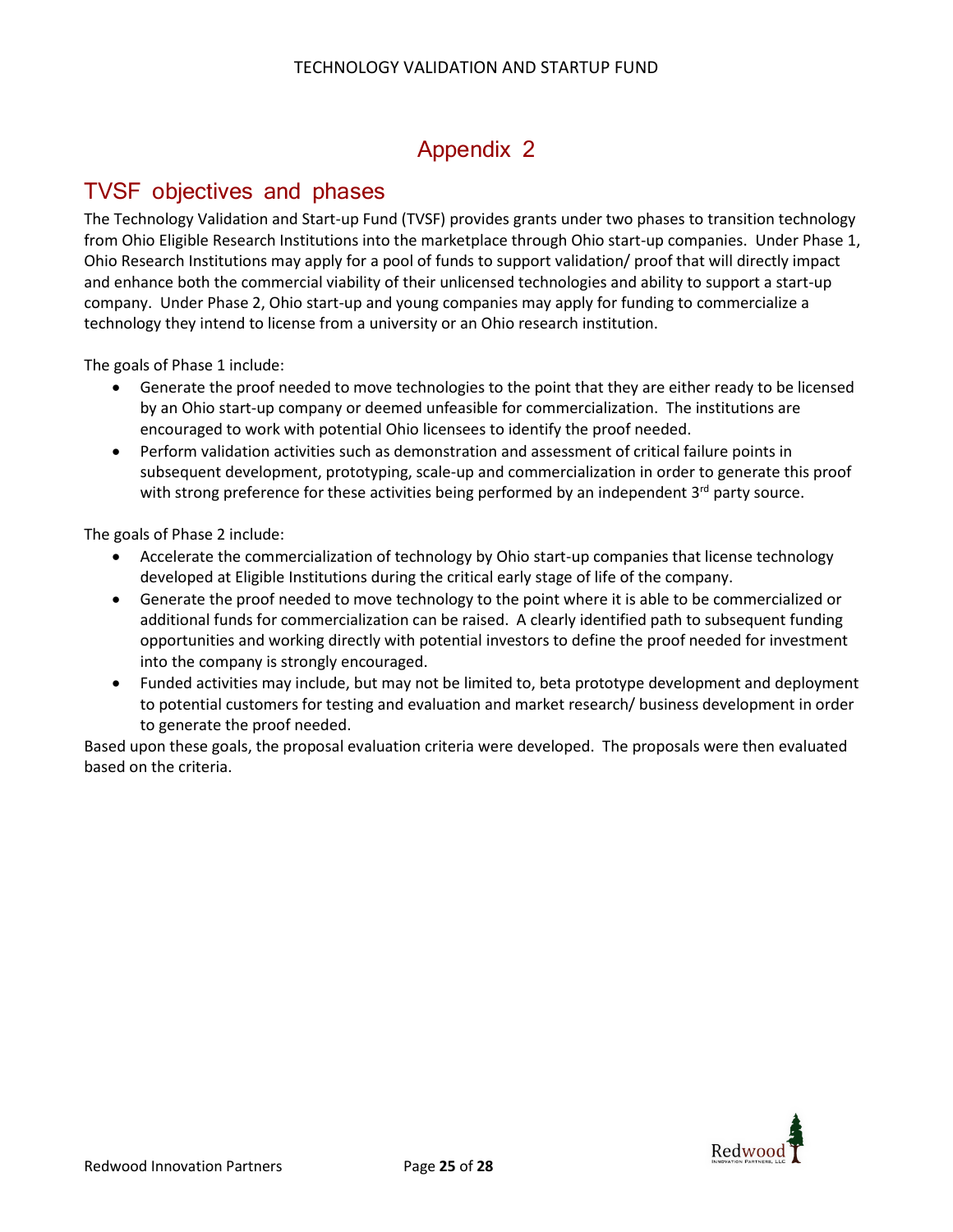### Description of review process

Review summary. Our overall review process flow and outcomes by stage are shown in Figure 1. A similar process has been successfully used by Redwood in prior projects for public and private clients. Discussions were held with the TVSF program manager after all but the initial step in Figure 1.

#### **Figure 1. TVSF Evaluation Process**



**Review and Assign Proposal** In this first step proposals were summarized and a primary evaluator was assigned who has the appropriate background and no conflict of interest.

**Stage 1 Evaluation** Stage 1 evaluations were conducted for each proposal using the criteria shown below in Tables 1 and 2. Differentially weighted criteria were used to evaluate Phase 1 and Phase 2 proposals. Each proposal was rated on a 0 (absent) – 5 (Outstanding) scale for each criterion, an approach used by the NSF and in other State of Ohio programs. The weightings reflect the experience of the Redwood team and our belief that some factors, for example team and market opportunity in Phase 2, are more important than others.

The entire review team subsequently discussed all the evaluations to ensure consistency and agreed upon which applicants to invite for interviews. Interview questions were then provided in advance to each applicant.

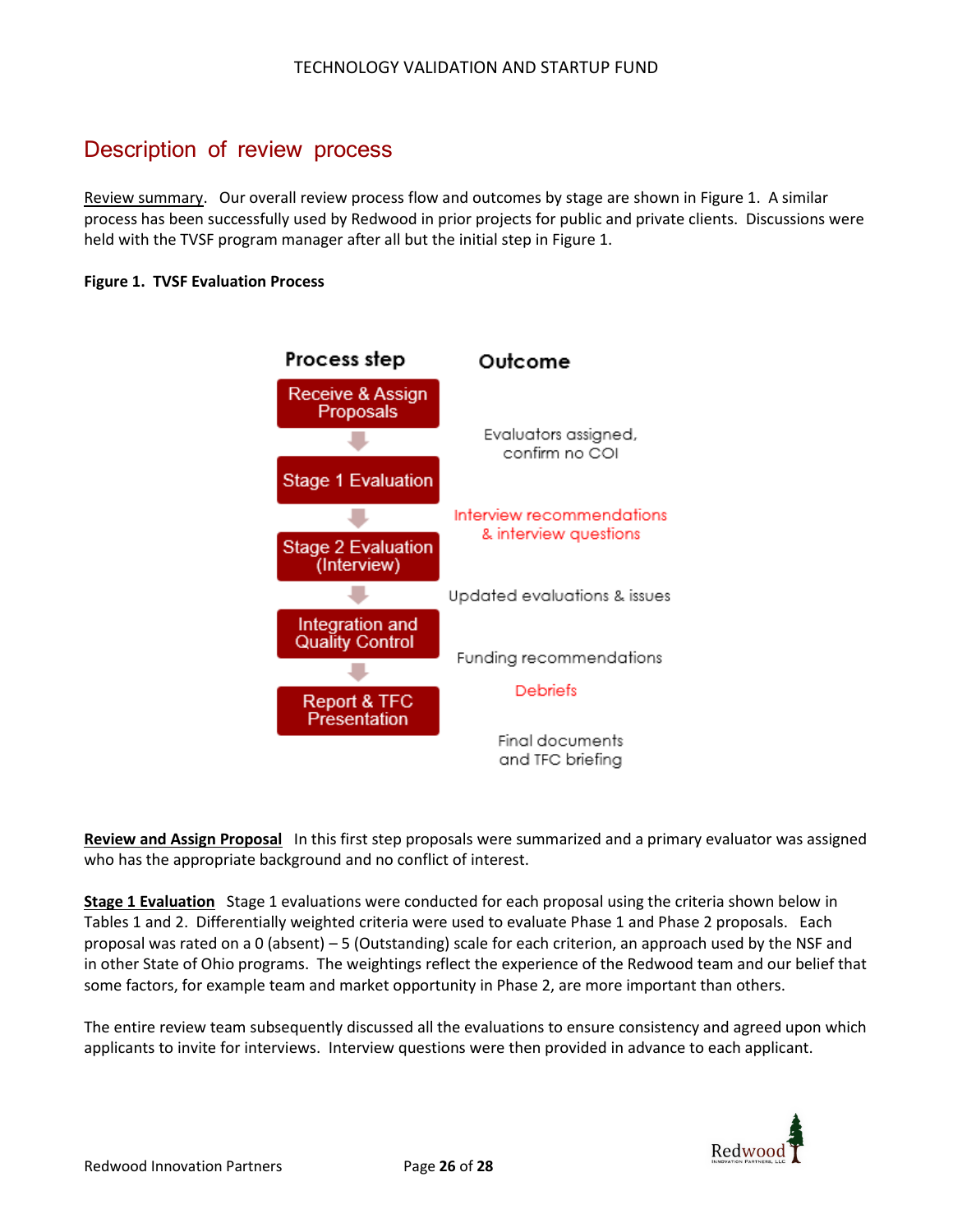**Stage 2 Evaluations (Interviews**) The standard procedure for this step is: In-person or Zoom (due to Covid restrictions), 45-minute interviews were held with each invited applicant to discuss the advance questions plus other topics of interest to the evaluators. Two Redwood team members participated in the interviews in person or Zoom (due to Covid restrictions) with additional team members joining via conference call. However, due to Covid-19, interviews in this round were held via Zoom video conference call interviews.

**Integration and Quality Control** Proposal evaluations were updated based on interview results. A calibration review was held by the review team to ensure that evaluations were performed consistently and that any changes made were a result of team consensus. Based on this review, proposals were recommended for funding.

|  | <b>Criterion</b>                      | Weighting | <b>Description</b>                                                                                                                                                                                     |
|--|---------------------------------------|-----------|--------------------------------------------------------------------------------------------------------------------------------------------------------------------------------------------------------|
|  | Alignment and<br>Compliance           | Go/No go  | Institutional alignment with TVSF intent and compliance<br>with RFP                                                                                                                                    |
|  | <b>Project Selection</b><br>Committee | 20        | Skills, background and commitment of the committee<br>members                                                                                                                                          |
|  | Deal Flow; Budget<br>Strategy         | 15        | Is the projected deal flow consistent with the requested<br>budget to enable committing funds within 1 year?                                                                                           |
|  | <b>External Participation</b>         | 15        | Does process ensure validation activities will be<br>performed by 3rd parties; ESPs and state-funded<br>programs/organizations are enlisted to enhance<br>commercialization activities of the project? |
|  | <b>Track Record</b>                   | 15        | Is there a strong Phase 1 or comparable program track<br>record of licensing and newco creation? If not, is there a<br>plan for improvement?                                                           |
|  | <b>Metrics</b>                        | 15        | Realism and impact of proposed metrics, including<br>licensing, start-ups.                                                                                                                             |
|  | Project Management &<br>Experience    | 15        | Is there a strong project management strategy and<br>appropriate experience of people who allocate the pool<br>of funds and manage individual projects?                                                |
|  | <b>Project Selection Process</b>      | 5         | Is there a clear, appropriate process for project selection?                                                                                                                                           |

### **Table 1 – Phase 1 Evaluation Criteria**